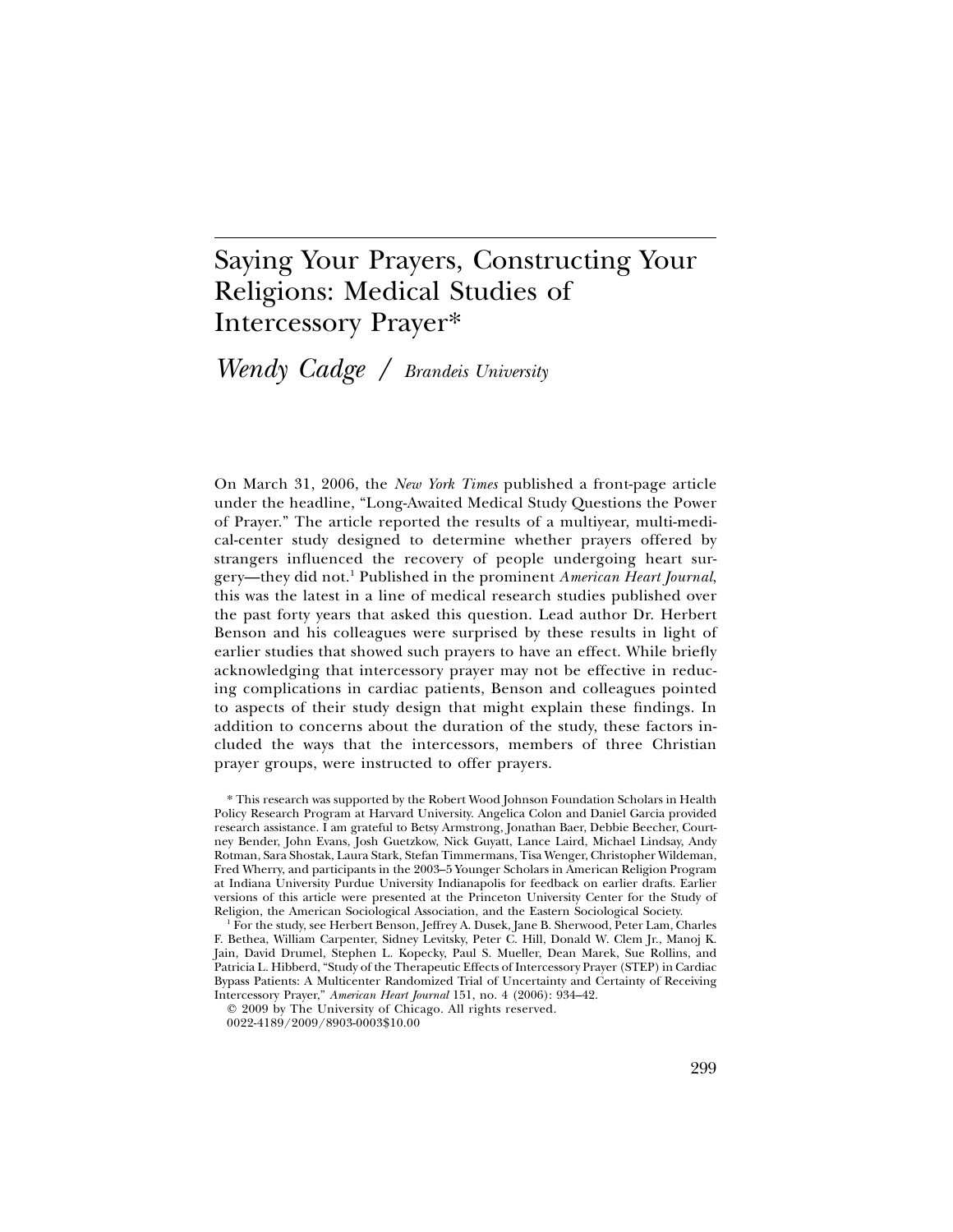While the assumptions about religion and prayer made by scholars of religion are vastly different from those made by Dr. Benson and his colleagues, all scholars engage in social processes through which they exercise "epistemic authority" or jurisdiction around the boundaries of their subjects.<sup>2</sup> In introductory courses and scholarly publications, scholars of religion ask how religion is defined, understood, and lived by laypeople and religious professionals across the social spectrum. Scholars of religion have paid particular attention to these concepts by examining how the boundaries around varying concepts of religion shape how religions are understood and experienced.<sup>3</sup> While some scholars view religions as distinct traditions with clear histories, teachings, and practices, others focus on how religions are put together by different individuals and groups and what effects these differing understandings have on how religion is understood and theorized at different levels of analysis. Religions are shaped, reshaped, and named in hybrid ways, they argue, through contact and hybridization at all levels of social organization.<sup>4</sup>

In the American context, medicine and medical scientists have influenced how religion is conceptualized and experienced by a wide range of people at multiple historical moments.<sup>5</sup> This has taken place, in part, as aspects of life such as those concerned with birth and death have moved back and forth between religious and medical spheres.<sup>6</sup> While there has been an iterative informal process of (re)construction between biomedical science and some religious practices and traditions,

<sup>4</sup> See Meredith McGuire and Otto Maduro, "Introduction," *Social Compass* 52 (2005): 411–15; Pamela Klassen, "Ritual Appropriations and Appropriate Ritual: Christian Healing and Adaptations of Asian Religions," *History and Anthropology* 16 (2005): 377–91; David Hall, *Lived Religion in America* (Princeton, NJ: Princeton University Press, 1997).

<sup>5</sup> For example, Amanda Porterfield, *Healing in the History of Christianity* (New York: Oxford University Press, 2005); Linda L. Barnes and Susan S. Sered, eds., *Religion and Healing in America* (New York: Oxford University Press, 2005); Edward Shorter, *From Paralysis to Fatigue* (New York: Free Press, 1992); Tom Lutz, *American Nervousness* (Ithaca, NY: Cornell University Press, 1991).

<sup>6</sup> See Pamela E. Klassen, *Blessed Events* (Princeton, NJ: Princeton University Press, 2001); Sharon R. Kaufman, *And a Time to Die* (New York: Scribner, 2005); Sharon R. Kaufman and Lynn M. Morgan, "The Anthropology of the Beginnings and Ends of Life," *Annual Review of Anthropology* 34 (2005): 317–41; Richard W. Wertz and Dorothy Wertz, *Lying-In: A History of Childbirth in America* (New Haven, CT: Yale University Press, 1989).

<sup>2</sup> See Thomas Gieryn, *Cultural Boundaries of Science* (Chicago: University of Chicago Press, 1999); Andrew Abbot, *The System of Professions* (Chicago: University of Chicago Press, 1988).

<sup>3</sup> See, e.g., Robert Orsi, *The Madonna of 115th Street* (New Haven, CT: Yale University Press, 1985), and "Is the Study of Lived Religion Irrelevant to the World We Live In?" *Journal for the Scientific Study of Religion* 42 (2003): 169–74; Wade Clark Roof, *A Generation of Seekers* (New York: Harper San Francisco, 1993); Robert Wuthnow, *The Restructuring of American Religion* (Princeton, NJ: Princeton University Press, 1988).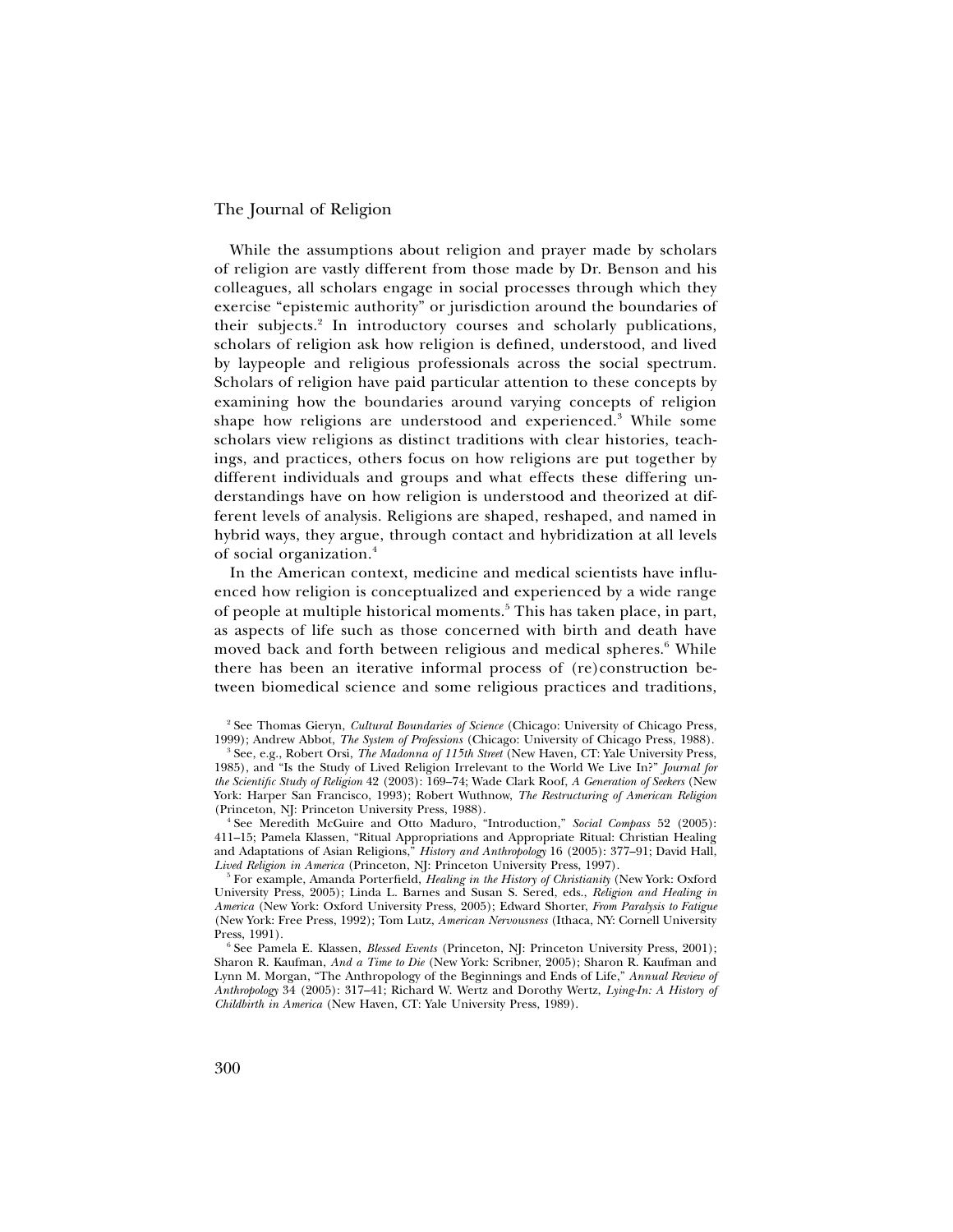there are clearer formal distinctions between other religious practitioners and biomedical norms.<sup>7</sup>

Historically and in recent years, medical scientists have contributed to evolving public understandings of religions, or aspects of them such as prayer and meditation, in part through their attempts to study them.<sup>8</sup> Recent examples are evident in medical studies of yoga and herbs used in various religious rituals and studies of Buddhist meditators and monks based on magnetic resonance imaging (MRIs) of their brain activities, which are cataloged in PubMed, the main biomedical search engine. Various assumptions about religion, or the aspect of religion being studied, such as prayer or meditation, underlie and shape these investigations, which are simultaneously created by and reflect investigators' own religious and medical/scientific contexts and the broader American cultural climate in which they take place. While the results of these studies are not likely to influence how particular religious traditions are practiced, such attempts to "medicalize" traditional religious practices likely influence how practices such as prayer, meditation, and others are talked about and conceived in the public sphere.<sup>9</sup>

This article focuses on one set of research studies conducted by medical researchers that investigate whether one such practice—intercessory prayer or the prayers of strangers at a distance—influences the health of the people who are the subjects of prayer. I show how researchers' shifting assumptions about prayer and the practical requirements of clinical research trials interfaced over the forty years these studies have been conducted to create particular forms of prayer centered around a nonsectarian, omniscient higher power. I show how conceptions of prayer in these studies move through three distinct phases, from single Protestant influenced views in the early studies, to expanded views, to multiple forms of prayer by 2000, still largely Protestant based in some studies and centered on prayers mixed together from a range of religious traditions in others. These phases reflect shifting medical scientific norms about clinical trials, I argue, as well

<sup>7</sup> For instance, Margery Fox, "Conflict to Coexistence: Christian Science and Medicine," *Medical Anthropology* 8 (1984): 292–301; David C. Lindberg and Ronald L. Numbers, *God and Nature* (Berkeley: University of California Press, 1986); David C. Lindberg and Ronald L. Numbers, eds., *When Science and Christianity Meet* (Chicago: University of Chicago Press, 2003).

<sup>8</sup> See Robert Bruce Mullin, *Miracles and the Modern Religious Imagination* (New Haven, CT: Yale University Press, 1996).

<sup>9</sup> See Peter Conrad, "Medicalization and Social Control," *Annual Review of Sociology* 18 (1992): 209–32; Peter Conrad and Joseph W. Schneider, *Deviance and Medicalization* (Philadelphia: Temple University Press, 1992); Simon Williams and Michael Calnan, "The 'Limits' of Medicalization? Modern Medicine and the Lay Populace in 'Late' Modernity," *Social Science and Medicine* 42 (1996): 1609–20.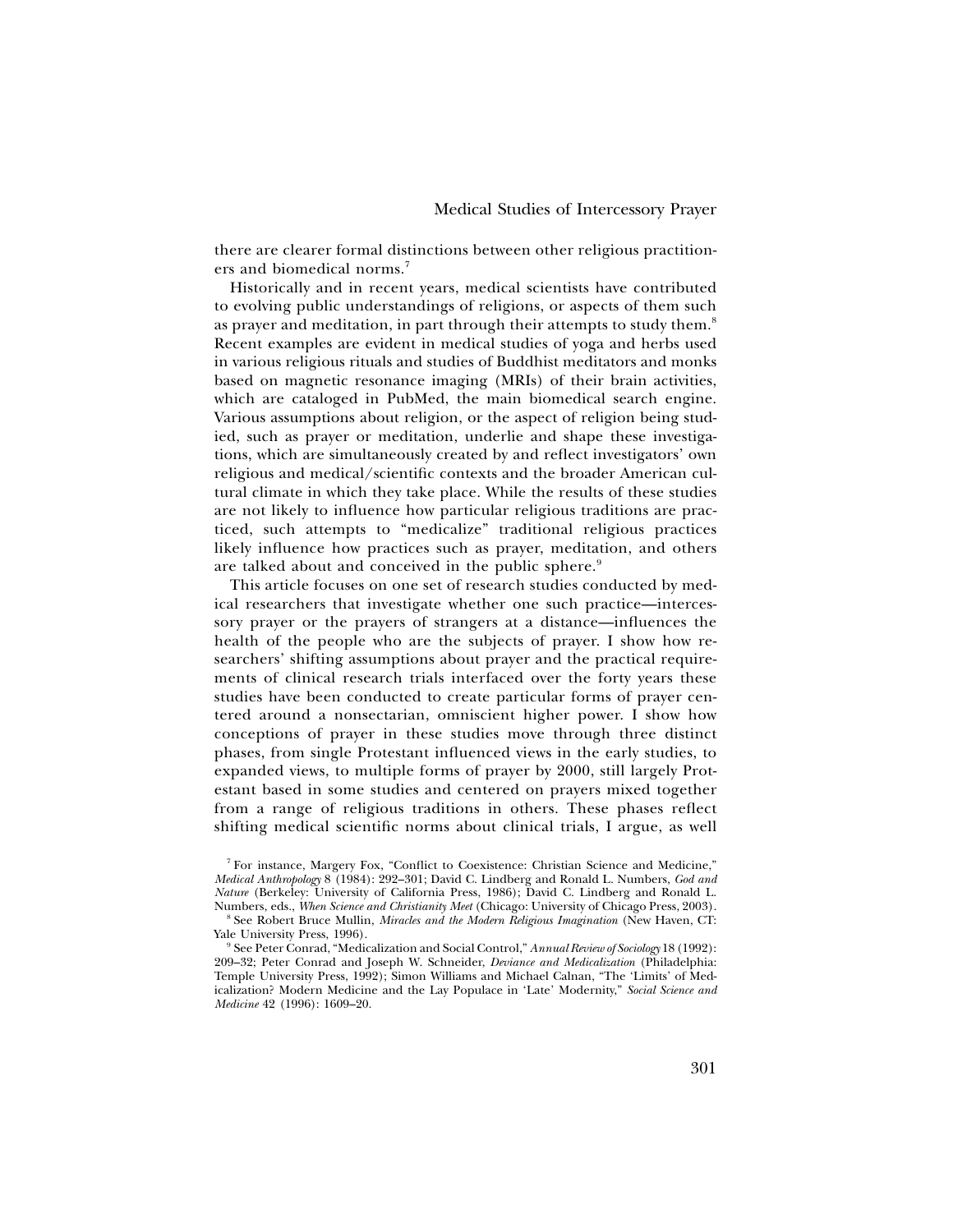as evolving understandings of American religious pluralism in the decades in which they were produced.

Through this case study, I make two broader scholarly contributions to the study of religion. First I contribute to scholarly thinking about the construction of religions an example of how intercessory prayer as a category is conceptualized by medical scientists and how those constructions change over time. In doing so, I apply "lived religious" approaches to the study of religion to venues outside the traditionally religious, recognizing the multiple secular realms in which religion is constructed, the societal factors that shape these constructions, shifts in those constructions over time, and the implications of the constructions. I also illustrate an innovative methodological approach, using published articles in the medical literature as sources or data for understanding how medical scientists conceptualize prayer.<sup>10</sup>

By bringing the epistemological assumptions intercessory prayer researchers make about prayer into stark relief, I further illustrate Jonathan Z. Smith's imperative that the constructed nature of the category of religion and practices traditionally connected to it, such as prayer, be recognized.<sup>11</sup> While many scholars of religion recoil when they read about how researchers conducting intercessory prayer studies tried to measure prayer, that recoil presents an opportunity to compare this case to their own research and teaching, reconsidering their methodological and theoretical assumptions and the potential blind spots in their own approaches. Social scientists concerned about reflexivity or being clear about how one's own background, training, and assumptions shape research projects encourage scholars to write about them in their studies.<sup>12</sup> While the personal and institutional factors that shape research and teaching in religious studies are clearly different from those that influence intercessory prayer researchers, they may similarly shape the conceptions of prayer and religion we do (and do not) imagine possible and, as such, require continued attention in our conversation, teaching, and research.<sup>13</sup>

<sup>10</sup> See Hall, *Lived Religion in America*.

<sup>&</sup>lt;sup>11</sup> See Jonathan Z. Smith, *Relating Religion: Essays in the Study of Religion* (Chicago: University of Chicago Press, 2004).

<sup>12</sup> See Norman K. Denzin and Yvonna S. Lincoln, *Handbook of Qualitative Research* (Thousand Oaks, CA: Sage, 2000).

<sup>&</sup>lt;sup>13</sup> For an example outside of religious studies, see Emily Martin, "The Egg and the Sperm: How Science Has Constructed a Romance Based on Stereotypical Male-Female Roles," *Signs* 16 (1991): 485–501. In teaching, this article might help instructors and students talk about the assumptions different people (i.e., scholars, politicians, people who post on Internet prayer chains, etc.) make about prayer by comparing their assumptions and conceptions to those made by the researchers in this article.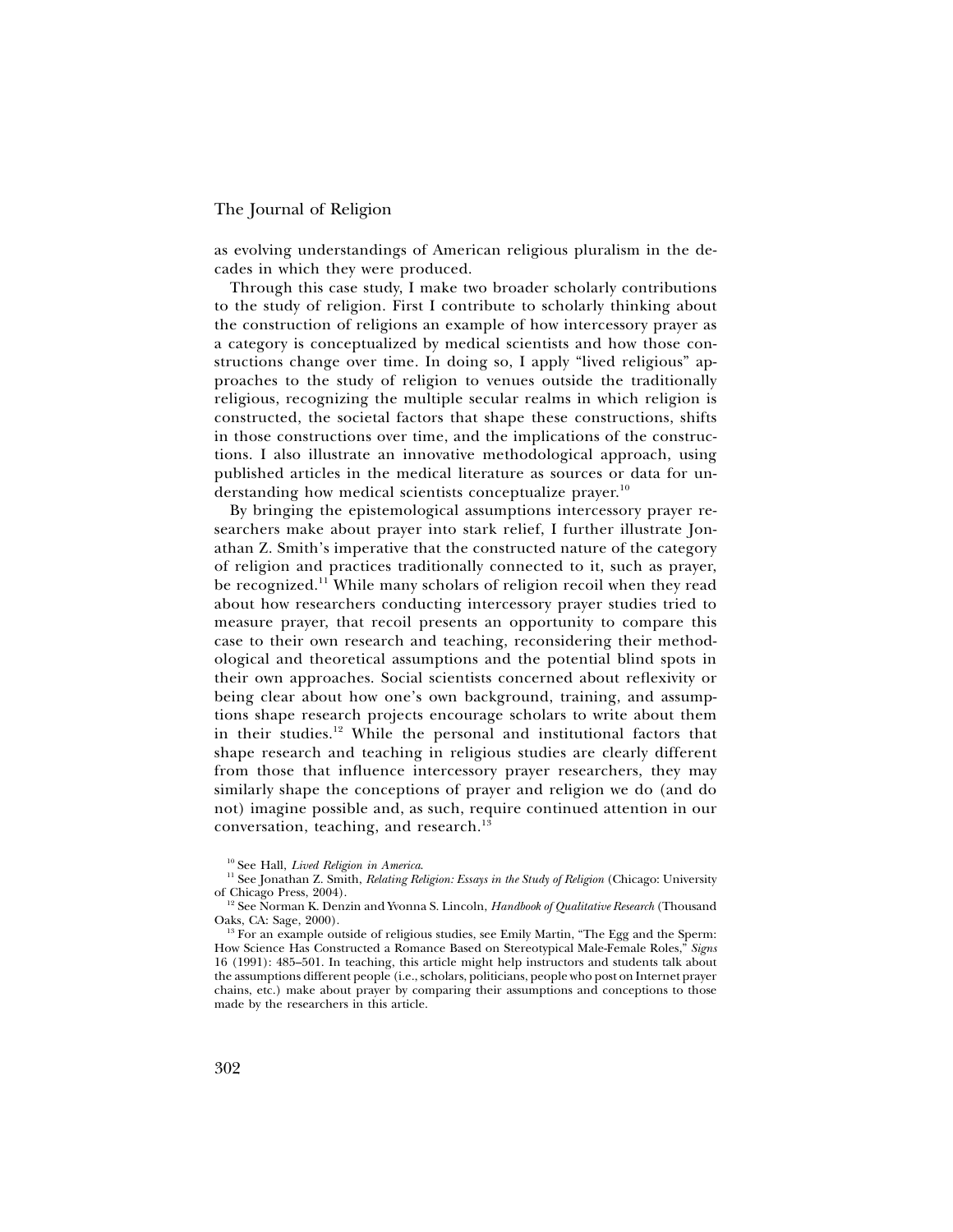#### Medical Studies of Intercessory Prayer

#### intercessory prayer studies: evolving constructions of prayer

Prayer has a long history in the care for and treatment of the sick.<sup>14</sup> Twentieth-century medical researchers were not the first to investigate whether the prayers of one group of people might affect the health of others. Calling the efficacy of prayer a "perfectly appropriate and legitimate subject of scientific inquiry" that is universally ignored by the scientific world, nineteenth-century English scientist Francis Galton focused on sovereigns, a group he assumed were prayed for more than others, to determine whether prayers were answered.<sup>15</sup> He concluded that they were not but that prayer might be a comfort to people regardless.<sup>16</sup> Other English scientists, including John Tyndall, also called for studies into the effectiveness of prayer. In 1872 Tyndall suggested an experiment in which a hospital would be made the focus of national prayer for one day and mortality rates compared before and after the day of prayer. The experiment was never conducted, but the "prayer gauge" debate it provoked illustrated deep tensions around the boundaries of religion and science in Victorian England and serves as a precursor to the intercessory prayer studies described here.<sup>17</sup>

Medical studies of intercessory prayer or prayer by one group of people at a distance on behalf of others they do not know were first published in the medical literature in 1965. Since then, they have been conducted by about seventy-five researchers, largely physicians and people with PhDs, working in small research teams. Researchers have published these articles in journals of complementary and alternative medicine as well as in mainstream medical journals such as *American Heart Journal*, *Annals of Internal Medicine*, *Journal of Reproductive Medicine*, *Mayo Clinic Proceedings*, and *Southern Medical Journal*. These physicians and researchers are employed by hospitals and medical schools, including those at Columbia University, Duke University, Harvard University, University of Missouri, University of New Mexico, and others.

<sup>&</sup>lt;sup>14</sup> See Guenter B. Risse, *Mending Bodies, Saving Souls* (New York: Oxford University Press, 1999); Charles E. Rosenberg, *The Care of Strangers* (New York: Basic, 1987).

<sup>&</sup>lt;sup>15</sup> See Francis Galton, "Statistical Inquiries into the Efficacy of Prayer," *Fortnightly Review* 12 (1872): 125–35, 125.

 $16$  Ibid.

<sup>&</sup>lt;sup>17</sup> See Gieryn, *Cultural Boundaries of Science*; Robert Bruce Mullin, "Science, Miracles, and the Prayer Gauge Debate," in Lindberg and Numbers, *When Science and Christianity Meet*, 203–24. For additional history of the "prayer gauge" debate, see Keith S. Thomson, "The Revival of Experiments on Prayer," *American Scientist* 84 (1996): 532–35; Mark A. Clarfield, "An Old Prayer for Modern Medicine," *Canadian Medical Association Journal* 167 (2002): 1365–67; Thomas F. Gieryn, "Boundary-Work and the Demarcation of Science from Non-Science: Strains and Interests in Professional Ideologies of Scientists," *American Sociological Review* 48 (1983): 781–95.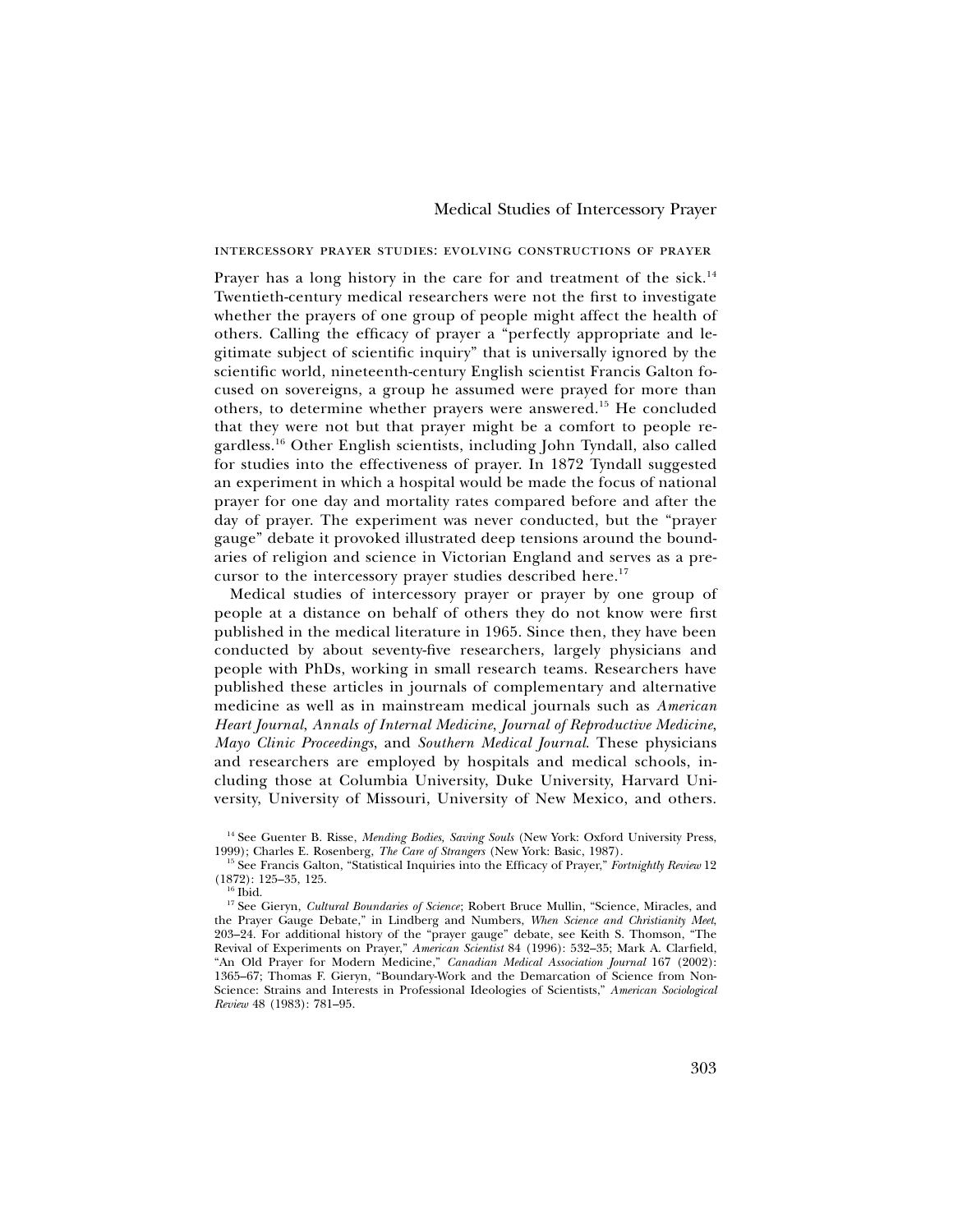These studies have been supported financially by personal research budgets, university sources, and grants from the National Institutes of Health, the John Templeton Foundation, the Institute for Noetic Sciences, and other private foundations. In addition to specific studies, the *Cochrane Review*, or "gold standard" of medical research, reviewed all of the intercessory prayer studies in the medical literature, concluding in 2004 that "there are no grounds to change current [clinical] practices" but that "the evidence presented so far is interesting enough to justify further study."<sup>18</sup> An overview of all of the studies published between 1965 and 2006 is presented in table 1. A detailed discussion of how I located and analyzed these studies is included as an appendix.

#### *Constructing a Single Protestant Frame: Early Studies and Study Requirements*

The first three clinical trials of intercessory prayer were conducted between 1965 and 1990 and were based on exclusively Christian, largely Protestant, intercessors and forms of prayer. This Christian/ Protestant-centered approach reflected the religious backgrounds of the researchers, as they indicate in the studies, limited attention to non-Christian religions in the medical literature more broadly, and continued historical affinities between Protestantism and science in American history. It also reflected the growing importance but still relative newness of the clinical trial as the central tool in medical research during the period.

The first study of intercessory prayer in the twentieth century was conducted by C. R. B. Joyce, a reader in psychopharmacology at London Hospital Medical College, and colleague R. M. C. Welldon.<sup>19</sup> It was published in the *Journal of Chronic Disease* in 1965 under the title, "The Objective Efficacy of Prayer: A Double-Blind Clinical Trial." Designed to determine whether intercessory prayer would improve the health conditions of patients suffering from chronic stationary or progressively deteriorating psychological or rheumatic diseases, the study relied on the prayers of nineteen Christian intercessors who belonged to one of six prayer groups affiliated with the Quakers or the Guild of Health, an interdenominational body concerned with Christian healing. All of the intercessors lived some distance from the London hos-

 $^{18}$  See L. Roberts, I. Ahmed, and S. Hall, "Intercessory Prayer for the Alleviation of Ill Health (Review)," *Cochrane Database of Systematic Reviews* (online database) 4 (2004).

<sup>&</sup>lt;sup>9</sup> As a research team they were a "self described skeptic and believer" (C. R. B. Joyce and R. M. C. Welldon, "The Objective Efficacy of Prayer: A Double-Blind Clinical Trial," *Journal of Chronic Diseases* 18 [1965]: 370–71, 375).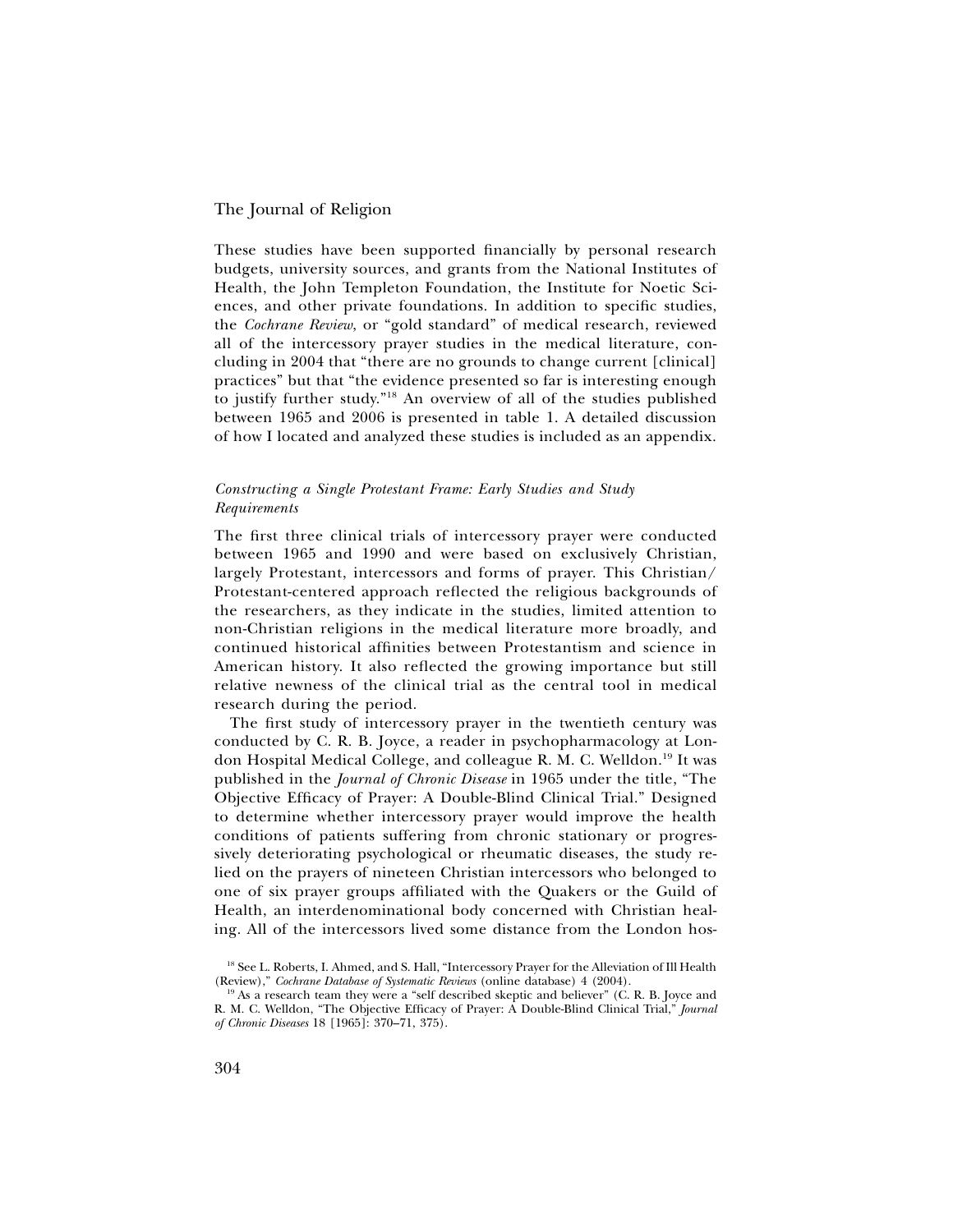### TABLE 1

| <b>OVERVIEW OF STUDIES</b> |  |  |
|----------------------------|--|--|
|                            |  |  |
|                            |  |  |

| Last<br>Name of<br>First<br>Author | Year of<br>Publication | Who Is Prayed For?                                                                                                                            | How Is Prayer Offered?                                                                                                                                                                                                                                                                                                                       | Effect of<br>Prayer ac-<br>cording to<br>Authors |
|------------------------------------|------------------------|-----------------------------------------------------------------------------------------------------------------------------------------------|----------------------------------------------------------------------------------------------------------------------------------------------------------------------------------------------------------------------------------------------------------------------------------------------------------------------------------------------|--------------------------------------------------|
| Joyce                              | 1965                   | 48 adults with chronic sta-<br>tionary or progressively dete-<br>riorating psychological or<br>rheumatic disease at 2 out-<br>patient clinics | By 6 groups (5 Guild of Health, 1<br>Friends' Spiritual Healing Fellow-<br>ship), 19 people total. Prayers<br>based on "method of silent medi-<br>tation practiced for centuries<br>by the Church" (371).                                                                                                                                    | Negative                                         |
| Collipp                            | 1969                   | 18 children with leukemia                                                                                                                     | By friends of the author who "en-<br>listed 10 families in their Protes-<br>tant church to pray daily" (201)<br>for the children.                                                                                                                                                                                                            | Positive                                         |
| <b>Byrd</b>                        | 1988                   | 393 adults admitted to the<br>cardiac care unit at San<br>Francisco General Hospital                                                          | By "born again" Christians accord-<br>ing to John 3:3 who had an active<br>Christian life. Included members<br>of Protestant and Catholic<br>churches. Intercessors prayed daily<br>for "a rapid recovery and for pre-<br>vention of complications and<br>death" (827).                                                                      | Positive                                         |
| O'Laoire                           | 1997                   | 406 healthy adult volunteers                                                                                                                  | By 90 "agents" recruited through<br>area newspapers and churches.<br>Not known to be "healers" in any<br>sense.                                                                                                                                                                                                                              | Negative                                         |
| Walker                             | 1997                   | 40 adults admitted to a pub-<br>lic substance abuse treat-<br>ment facility for treatment<br>of alcohol problems                              | By volunteers from the community Negative<br>who reported more than 5 years<br>of regular intercessory prayer and<br>a belief that their prayers were an-<br>swered. Intercessors were Protes-<br>tant, Catholic, and Jewish. In-<br>structed to offer nondirected<br>prayer (general positive intentions<br>rather than specific requests). |                                                  |
| Harris                             | 1999                   | 990 adults admitted to the<br>cardiac care unit at the Mid<br>American Heart Institute                                                        | By 75 intercessors recruited from<br>the community who represent a<br>variety of Christian traditions. All<br>prayed daily and attended church<br>weekly or more. Intercessors<br>prayed for a "speedy recovery with<br>no complications" (2274).                                                                                            | Positive                                         |
| Matthews                           | 2000                   | 40 adults with rheumatoid<br>arthritis at a private practice                                                                                  | By lay volunteer prayer ministers<br>from Christian Healing Ministries<br>in Jacksonville, FL. Ministers of-<br>fered prayers "for the health of<br>the patient" (1180–81).                                                                                                                                                                  | Negative                                         |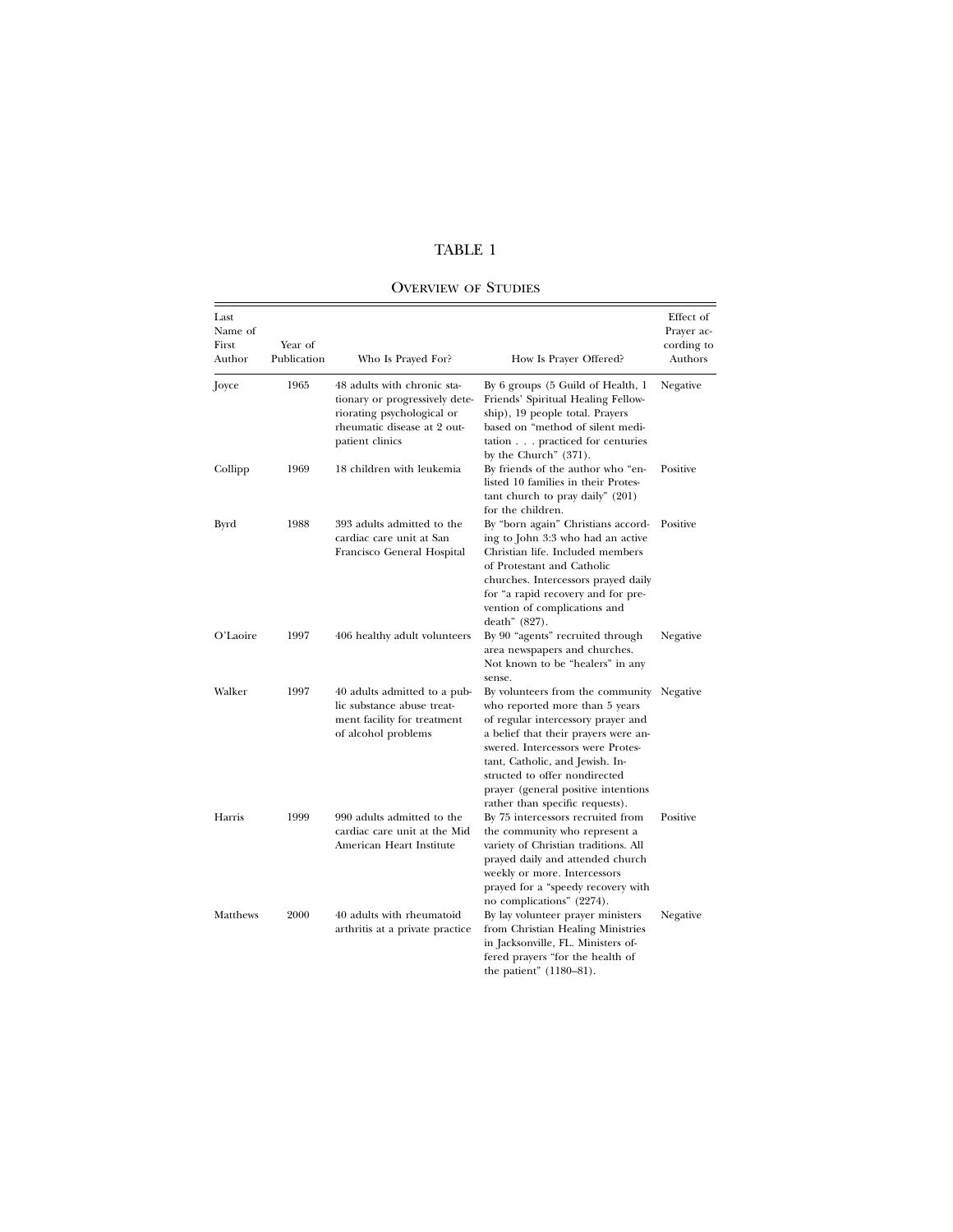| Last<br>Name of<br>First<br>Author | Year of<br>Publication | Who Is Prayed For?                                                                                                    | How Is Prayer Offered?                                                                                                                                                                                                                                                                                                                                   | Effect of<br>Prayer ac-<br>cording to<br>Authors       |
|------------------------------------|------------------------|-----------------------------------------------------------------------------------------------------------------------|----------------------------------------------------------------------------------------------------------------------------------------------------------------------------------------------------------------------------------------------------------------------------------------------------------------------------------------------------------|--------------------------------------------------------|
| Cha                                | 2001                   | 219 women treated for in vi-<br>tro fertilization (IVF-ET) at<br>Cha Hospital in South Korea                          | By Christians in the United States,<br>Canada, and Australia who offered<br>a combination of directed and<br>nondirected prayer. Prayers of-<br>fered in tiers with some people<br>praying for others who were pray-<br>ing instead of for patients.                                                                                                     | Positive-<br>Study with-<br>drawn after<br>publication |
| Matthews                           | 2001                   | 95 adult hemodialysis pa-<br>tients with end stage renal<br>disease being treated at an<br>outpatient clinic in Miami | By 6 intercessors (middle-aged)<br>Catholic women in Connecticut),<br>each of whom prayed individually.<br>Intercessors also prayed together<br>as a group once weekly during the<br>study. Prayers focused on emo-<br>tional and physical healing.                                                                                                      | Negative                                               |
| Krucoff                            | 2001                   | 150 adults undergoing per-<br>cutaneous coronary inter-<br>vention (PCI) for unstable<br>coronary syndromes           | By representatives of Unity School<br>of Christianity, Nalanda Buddhist<br>Monastery, Kopan Buddhist Mon-<br>astery, Carmelite Monastery, the<br>Virtual Jerusalem Web page,<br>Abundant Life Christian Center,<br>Baptist congregations, Moravian<br>congregations. Prayers of different<br>types, durations, and frequencies<br>offered by each group. | Feasibility<br>study—NA                                |
| Aviles                             | 2001                   | 779 adults cared for in a<br>coronary care unit                                                                       | By 212 self-proclaimed Christians<br>recruited from local organizations<br>organized into prayer groups.                                                                                                                                                                                                                                                 | Negative                                               |
| Leibovici                          | 2001                   | 3,393 adults whose blood-<br>stream infection was de-<br>tected at Rabin Medical<br>Center between 1990 and<br>1996   | By someone who said a "remote<br>retroactive intercessory prayer" for<br>the "well being and full recovery<br>of the intervention group" (1450).                                                                                                                                                                                                         | Positive<br><i>(intended)</i><br>as a joke)            |
| Dusek                              | 2002                   | $1,802$ adults at 6 U.S. hospi-<br>tals undergoing nonemer-<br>gency coronary artery bypass<br>graft (CABG)           | By 3 Christian groups (St. Paul's<br>Monastery, Silent Unity, and Com-<br>munity of Teresian Carmelites).<br>Included the intention, "for a suc-<br>cessful surgery with a quick<br>healthy recovery and no complica-<br>tions" (581).                                                                                                                   | Feasibility<br>study-NA                                |
| Palmer                             | 2004                   | 86 community dwelling<br>adults                                                                                       | By 8 volunteers from a local<br>church's prayer chain and 4 re-<br>tired women living in a Christian<br>retirement home. Prayers were<br>"directed toward a life concern or<br>problem discussed by the partici-<br>pant at baseline" (438).                                                                                                             | Mixed                                                  |
| Seskevich                          | 2004                   | 150 adults undergoing PCI<br>for unstable coronary<br>syndromes                                                       | By groups described in Krucoff et<br>al., "Integrative Noetic Therapies."                                                                                                                                                                                                                                                                                | Negative                                               |

## TABLE 1 (*Continued*)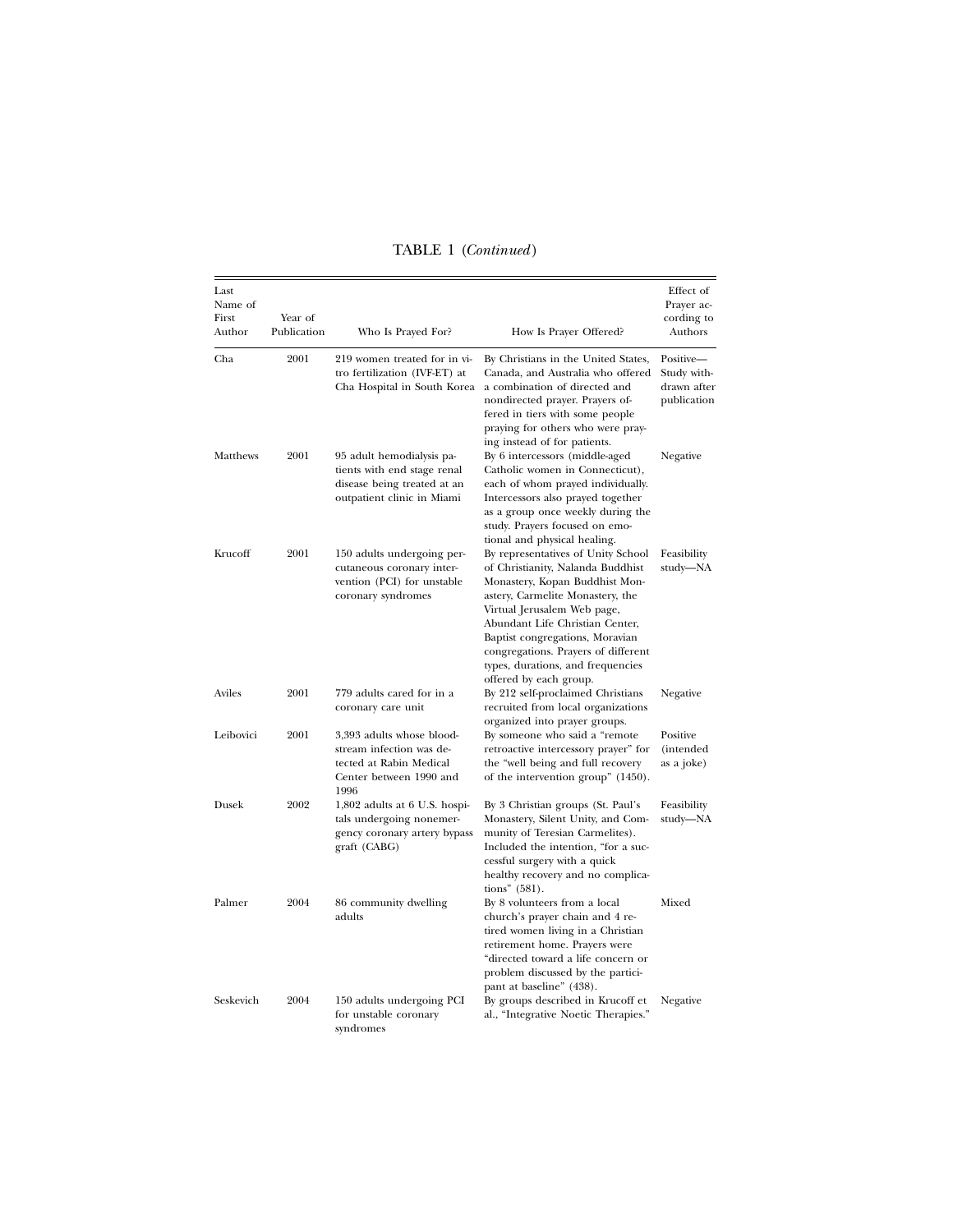#### Medical Studies of Intercessory Prayer

| Last<br>Name of<br>First<br>Author | Year of<br>Publication | Who Is Prayed For?                                                                  | How Is Prayer Offered?                                                                                                                                                           | Effect of<br>Prayer ac-<br>cording to<br>Authors |
|------------------------------------|------------------------|-------------------------------------------------------------------------------------|----------------------------------------------------------------------------------------------------------------------------------------------------------------------------------|--------------------------------------------------|
| Mathai                             | 2004                   | 36 children attending a<br>child and adolescent mental<br>health service            | By 6 individuals selected by the<br>primary investigator in Mel-<br>bourne, Australia.                                                                                           | Negative                                         |
| Krucoff                            | 2005                   | 748 adults undergoing PCI<br>for unstable coronary syn-<br>dromes in 9 U.S. centers | By groups described in Krucoff et<br>al., "Integrative Noetic Therapies."<br>Shifted to tiered prayer strategy<br>and added 12 additional prayer<br>groups in the final 2 years. | Negative                                         |
| Benson                             | 2006                   | $1,802$ adults at 6 U.S. hospi-<br>tals undergoing nonemer-<br>gency CABG           | By 3 Christian groups as described<br>in Dusek et al., "Study of the<br>Therapeutic Effects."                                                                                    | Negative                                         |

TABLE 1 (*Continued*)

NOTE.—For full citations of the studies, see the appendix.

pital where the patients were treated as outpatients, and they never met the patients. The patients were not aware that they were involved in the study.

Intercessors were given the first name and last initial of a few patients and a short summary of their backgrounds and health conditions. Each patient who was prayed for received prayers by an intercessor for about five minutes per day over a six-month period. The prayers themselves were not offered in words or petitions. They were silent, as the authors explained without outlining their theological or historical reasoning, "based upon a method of silent meditation which has been practiced for centuries in the Church."<sup>20</sup> After preparing and concentrating the mind silently, the study authors explained, perhaps reflecting liberal Protestant theology of the day, the intercessor "brings the mental image of the particular patient and repeats his name without dwelling on the disease or making any kind of verbal petition, but thinking of the patient in the context of the love and wholeness of God" which conceives of God as the "very ground of one's being" and involves "the deeper levels of consciousness."<sup>21</sup> In the final analysis, these intercessory prayers were found to have no effect on the health of those who were the subjects of prayer. Despite this negative finding, the authors went on to

 $^{\rm 20}$  See ibid.

<sup>&</sup>lt;sup>21</sup> Ibid., 367-77. The framing and language of the prayers offered here point to the likely importance of postwar existential Protestant theology as evident in the works of Kierkegaard, Macquarrie, Tillich, and others. No such theological information is included in the published article, however.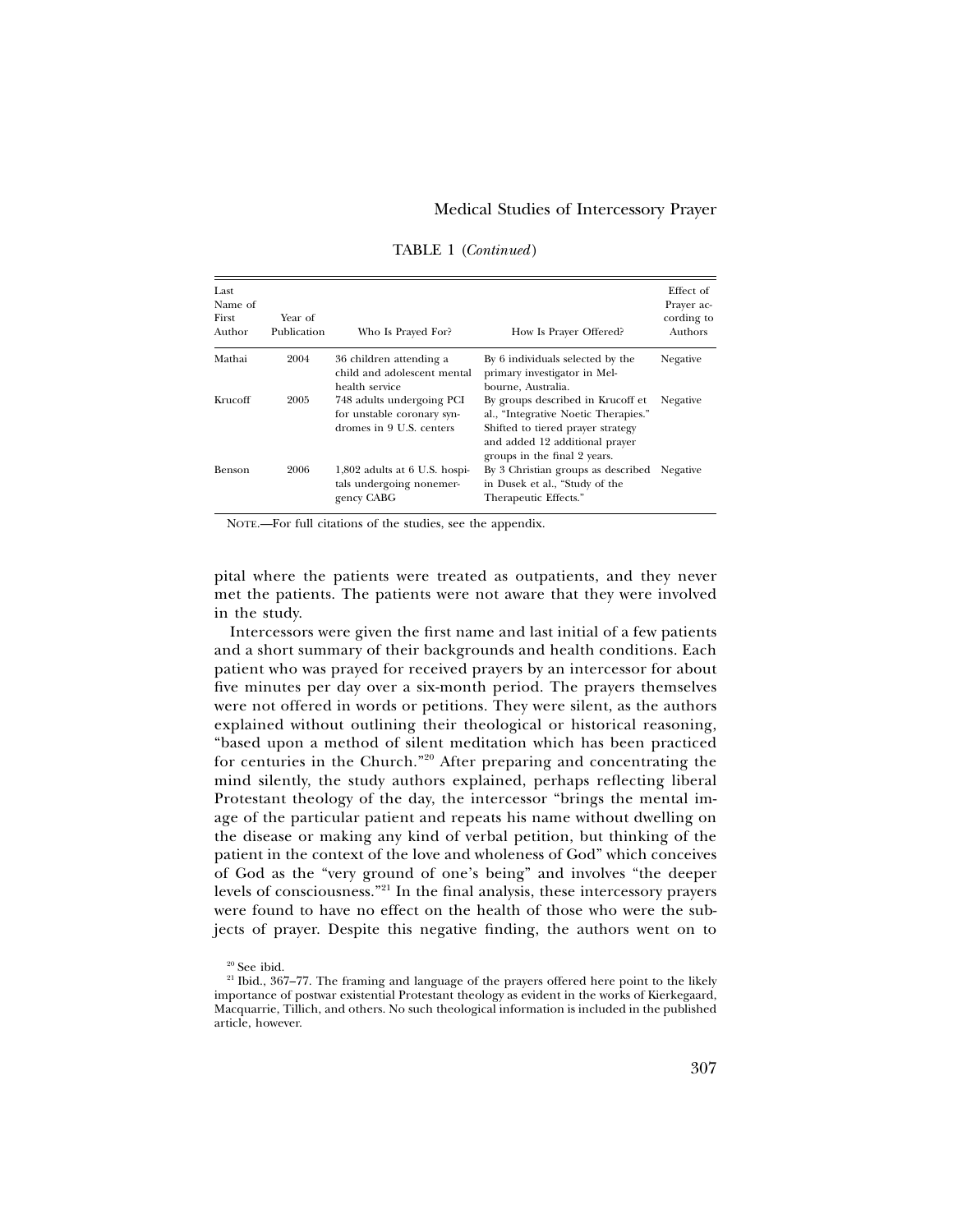systematically describe parts of their study that suggested that prayer does heal and to suggest ways to change or improve the study design that might lead to that conclusion. $22$ 

A similar study, designed by Dr. Platon J. Collipp, chairman of the Department of Pediatrics at Meadowbrook Hospital in New York, was conducted a few years later to investigate whether intercessory prayer influenced the health and survival of children with leukemia. It was published in *Medical Times* in 1969, and in it the author concluded, "our data does support the concept that prayers for the sick are efficacious."<sup>23</sup> Prayers in this study were offered daily by friends of Dr. Collipp's in Washington who organized a prayer group of ten families through their Protestant church. Dr. Collipp did not describe the prayers in detail but concluded the article with references to biblical passages that supported the healing power of prayer and with a parable that, in his words, "point[ed] out that the greater the number of prayers, the more likely they are to be answered."<sup>24</sup>

The ways prayer was constructed in both of these studies reflected the researchers' own backgrounds and the largely Protestant British and American religious and medical contexts at the time. Protestants were the demographic majority in both England and the United States and, while the religious composition of physicians had begun to diversify in the United States and Britain, the majority of physicians likely remained Protestant.<sup>25</sup> Protestants' ongoing belief that science would confirm the existence of God and complement scriptural revelation also lay beneath these early investigations, as did the growing importance of the clinical trial as a research tool in the medical sciences. $26$ 

In addition to the Christian backgrounds of the intercessors, the prayers offered in these studies had underlying Protestant forms that set a basis for future studies. In both studies prayers were offered daily, likely silently, by individuals or families rather than non–family members coming together in groups. Possible differences between the religious backgrounds of the patients and the intercessors were not mentioned, perhaps suggesting liberal Protestant assumptions of

 $22$  Ibid.

<sup>23</sup> See Platon J. Collipp, "The Efficacy of Prayer: A Triple-Blind Study," *Medical Times* 97 (1969): 202.

<sup>24</sup> Ibid., 203.

<sup>25</sup> See Jonathan Imber, "Religious Sources for Debates in Bioethics," in *Society and Medicine*, ed. Carla M. Messikomer, Judith P. Swazey, and Allen Glicksman (New Brunswick, NJ: Transaction Publishers, 2003), 211–26; and Robert Wuthnow, *After Heaven* (Berkeley: University of California Press, 1998).

<sup>26</sup> See, e.g., Porterfield, *Healing in the History of Christianity*; William R. Hutchinson, *The Modernist Impulse in American Protestantism* (Durham, NC: Duke University Press, 1992); Stefan Timmermans, *The Gold Standard* (Philadelphia: Temple University Press, 2003).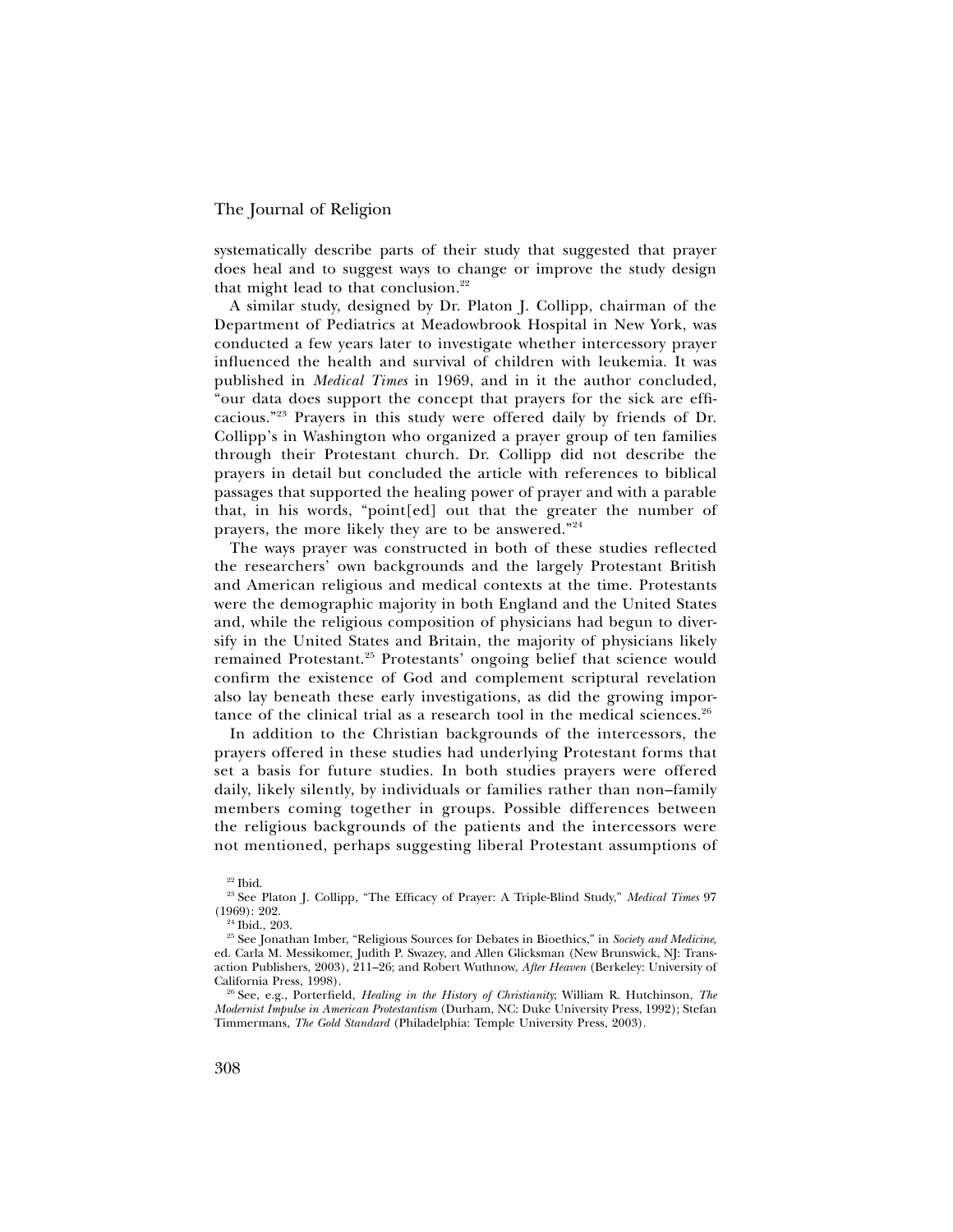a nonsectarian God to whom such differences would not be relevant. Prayers were offered to God rather than to an intermediary such as Mary or one of the saints in the Catholic tradition or a bodhisattva in the Buddhist tradition.<sup>27</sup> The individuals doing the praying knew little more about the subjects of their prayer than their first names and last initials, information that presupposes an omniscient higher power. While prayer in some religious traditions requires an image of the subject of prayer or objects such as the person's clothing or hair, such tangible representations were not a part of the prayers offered in these contexts. The intercessors were also laypeople rather than clergy or other religious professionals, suggesting a higher power to whom such distinctions might not be particularly important. The outcomes measured in each study, improved health, also assume a higher power with the potential and/or will to improve people's health conditions rather than to help them to accept their health situation or even prepare for their death.

Attempts to follow the guidelines of double-blind clinical trials at the time were also evident in these studies, as patients were divided into two groups, one to be prayed for and the second not to be, to act as a control. The intercessors were asked to offer their prayers in particular ways, to maintain consistency in the prayers offered to all the patients. Similarly, it was important that none of the intercessors knew any of the patients so that personal relationships did not influence the prayers, potentially biasing the results. There were no formal responses to these studies in the medical journals at the time they were published.

Challenges to intercessory prayer studies and the forms of prayer imagined in them first took shape in the medical literature following the third clinical trial, "Positive Therapeutic Effects of Intercessory Prayer in a Coronary Care Unit Population," published by Robert C. Byrd in the *Southern Medical Journal* in 1988. Dr. Byrd, a self-identified Christian physician, was inspired to conduct this research in the early 1980s after a conversation with a colleague who wished there was more he could do as a physician for a patient suffering from cancer. Byrd suggested prayer and when his colleague responded saying, "I meant Dr. Byrd . . . something *scientific*," Byrd had an idea.<sup>28</sup> Believing that medical scientific methods could be applied to prayer just as to a new drug or therapy, Byrd and his assistants spent the next several months organizing a double-blind study of intercessory prayer in which 393

<sup>27</sup> See Robert Orsi, *Thank You, St. Jude* (New Haven, CT: Yale University Press, 1996).

<sup>&</sup>lt;sup>28</sup> See Randolph C. Byrd and John Sherrill, "The Therapeutic Effects of Intercessory Prayer," *Journal of Christian Nursing* 12 (1995): 21–23.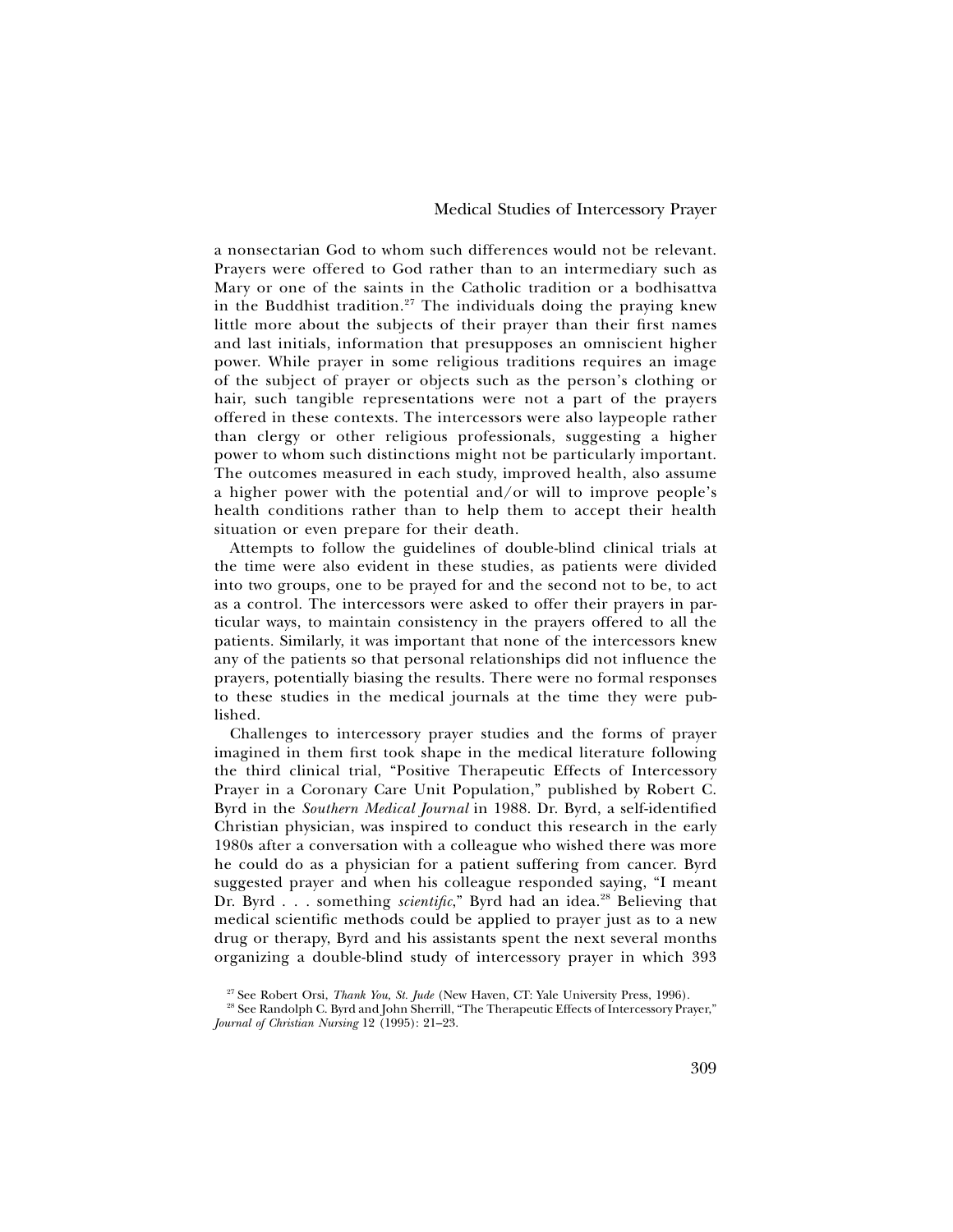people admitted to the cardiac care unit at San Francisco General Hospital knowingly agreed to participate.

This study relied on the prayers of intercessors who were "bornagain" Christians "according to the Gospel of John 3:3," as stipulated by Byrd, and were active in local Protestant or Catholic churches. The prayers that took place in this study were similar to prayers in earlier studies, although they reflected an evangelical shift evident in the presence of born-again intercessors. These prayers also reflected a move toward greater scientific standardization, as each intercessor was given a prayer script to guide prayers. Each intercessor was given each assigned patient's first name, diagnosis, and general condition as well as relevant updates and was asked to pray for his or her "rapid recovery" and for "prevention of complications and death" in addition to "other areas of prayer they believed beneficial to the patient."<sup>29</sup> Allowing the intercessor space in which to add or improvise prayers in addition to those provided in the script continued in subsequent studies. This frame further suggested a Protestant and evangelically informed notion of prayer rooted in the values of spontaneity, individuality, and a conception of prayer as private and intimate in a way that made mandating narrowly defined prayers uncomfortable and/or ethically inappropriate for the researchers. After analyzing the data gathered in this study, Byrd concluded that "intercessory prayer to the Judeo-Christian God has a beneficial therapeutic effect in patients admitted to the CCU [cardiac care unit]."<sup>30</sup> Patients who were prayed for by born-again Christians they had never met, he argued, had better health outcomes than those who were not the subjects of prayer.<sup>31</sup>

Byrd's study included many more patients than previous studies and conformed more closely in the number of people included and the format, specifically the details of how patients were randomized to the prayer or control groups, to evolving norms for clinical trials in medical research.<sup>32</sup> While creating spaces for improvisation, the prayer script given to the intercessors simultaneously reflected broader medical scientific attempts at greater standardization of all aspects of the research process. While the higher power is named as "the Judeo-Christian God" in this study, the image of God is nonsectarian and omniscient, much as in previous studies. The inclusion of Catholic intercessors likely reflected a combination of the increased mainstreaming of

<sup>29</sup> See Randolph C. Byrd, "Positive Therapeutic Effects of Intercessory Prayer in a Coronary Care Unit Population," *Southern Medical Journal* 81 (1988): 826–29.

 $30$  Ibid.,  $826$ .

 $^{\rm 31}$  Ibid.

<sup>32</sup> See Timmermans, *The Gold Standard*.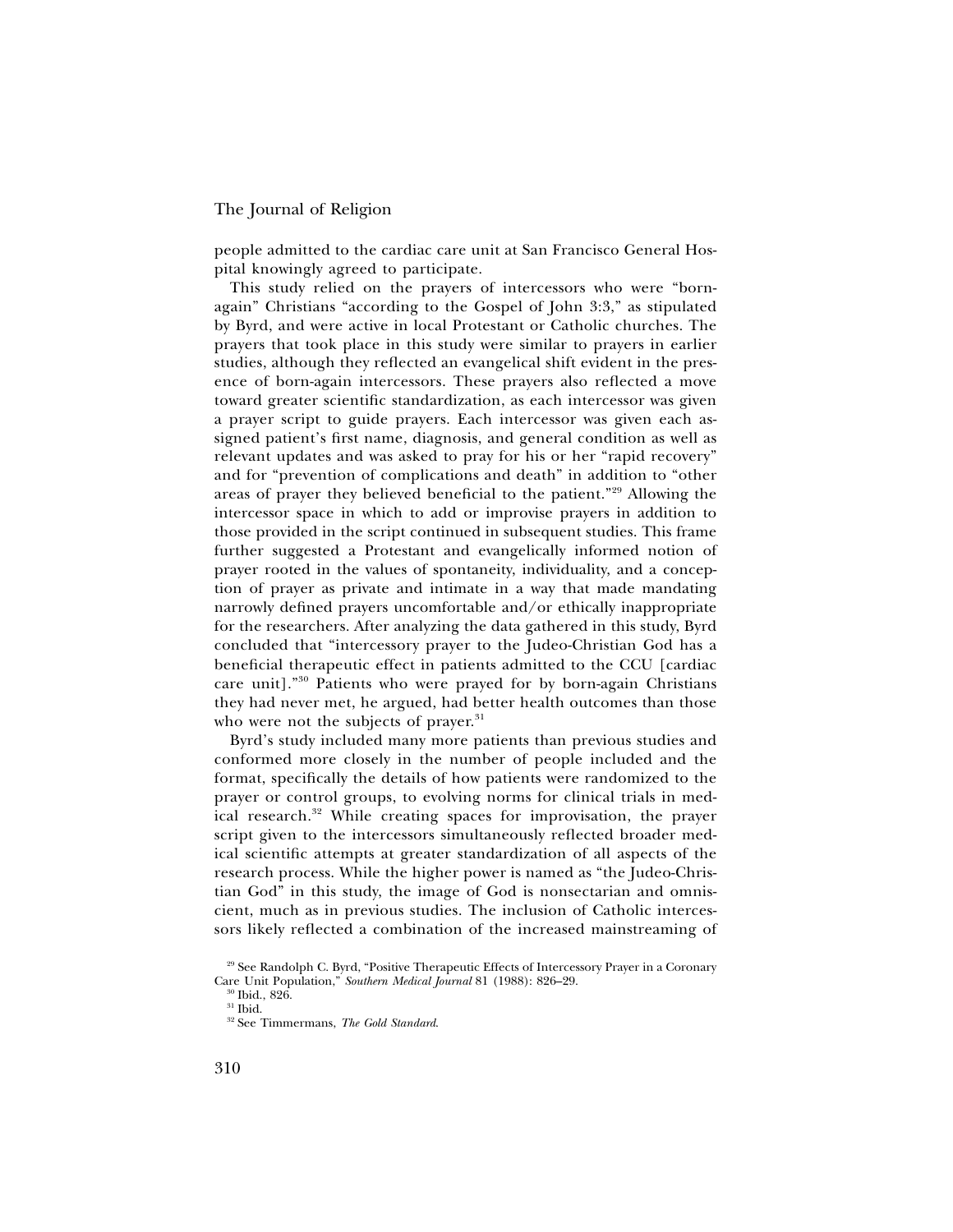Catholics into the medical professions between the late 1960s and late 1980s, variation in religious demographics in the geographic regions in which these studies took place, and/or shifting relations between American evangelicals and Catholics in the 1980s.<sup>33</sup> Perhaps because of its larger sample size, closer adherence to the norms of clinical trials, and/or more medically mainstream location of physical research (San Francisco General Hospital) and journal publication (*Southern Medical Journal*), this study sparked controversy in the medical literature. The subsequent debate on the pages of the *Southern Medical Journal* focused primarily on whether this study was "science" and should be published in a medical journal.<sup>34</sup>

<sup>33</sup> Christopher J. Kauffman, *Ministry and Meaning* (New York: Crossroads, 1995).

<sup>&</sup>lt;sup>34</sup> Byrd himself pointed to the scientific problems and limitations of the study in the article while holding to his belief that prayer can be studied following this approach. For example, in a standard clinical trial one group receives the new treatment and the second does not. That was impossible in a "pure" sense here because there was no way to assure that those not in the prayer group did not receive prayers from relatives or friends in addition to the intercessors. "How God acted in this situation is unknown," Byrd explained while arguing that it would be unethical to completely restrict prayers to people in a study (Byrd, "Positive Therapeutic Effects," 829). Also, Byrd was not able to assess whether the patients prayed themselves and how their own personal religious beliefs may have influenced their health outcomes. He discussed how this independent variable could have had an effect and would need to be measured in future studies. Perhaps anticipating the ferment Byrd's article would cause in the medical community, the *Southern Medical Journal* published it alongside a supportive commentary by Dr. William Wilson, a professor emeritus of psychiatry at Duke Medical Center, under the heading "Religion and Healing." Rather than trying to downplay or doubt the results, Wilson highlighted the limits of medical science rather than of this particular study, writing that the "problem is the challenge of the theory of quantum mechanics to our cosmology. It has changed our mechanistic view of the universe" (William P. Wilson, "Religion and Healing," *Southern Medical Journal* 81, no. 7 [1988]: 819). Rather than doubting Byrd's data, in other words, Wilson doubted the epistemologies traditionally used to understand them. While Wilson could have placed Byrd's topic and question firmly outside the bounds of medical science, he did just the opposite, calling the questions Byrd investigates "valid ones for scientific inquiry" and calling on science to expand its vision so as to ask and answer them. "It seems to me that we in medicine who claim a holistic approach to diagnosing and treating the whole man should throw away our deterministic prejudices, expand our knowledge, and enlarge our therapeutic armamentarium. We need not only a change in the way we think [i.e., an expansion of medical science] but also more research on the role of religion in healing," he wrote (820). Critics of Byrd's study (and this entire issue of the *Southern Medical Journal*) were quick to counter Wilson's effort to expand the boundaries of medical science, articulating the boundaries of medicine in ways that placed the ideas of both Wilson and Byrd firmly outside. "Medicine's greatest accomplishments since the Age of Enlightenment," Steven Kreisman, an emergency room physician in North Carolina, wrote in a letter to the editor, "were made possible by the fundamental characteristics of that age: a respect for reason" (*Southern Medical Journal* 81, no. 12 [1988]: 1598). Quoting Dr. Leonard Peikoff in *The Ominous Parallels* (Briarcliff Manor, NY, 1982), Kreisman argued that medicine since the eighteenth century has abided by an epistemology based on scientific laws which "permit no miracles and which are intelligible without reference to the supernatural." Refusing even to acknowledge Byrd's claims about the medical scientific basis of his work, Kreisman argued that these articles do a "disservice to the science of medicine . . . by trying to undermine reason and by giving credence to faith as a valid epistemology." He called on the *Southern Medical Journal*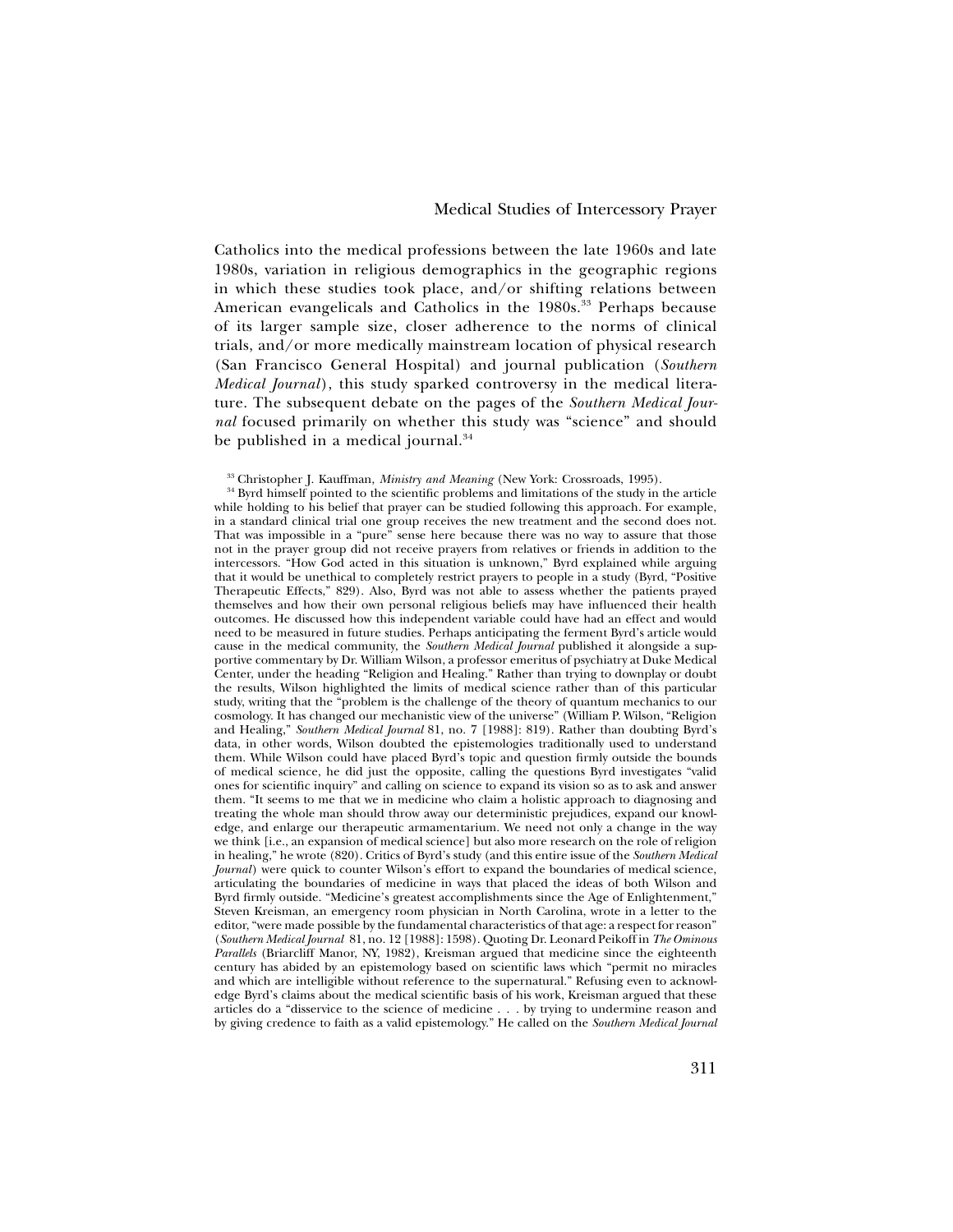### *Expanding the Protestant Frame: Shifting Conceptions of Prayer and Requirements of Clinical Trials in the 1990s*

Conceptions of prayer in intercessory prayer studies were expanded and challenged in the 1990s through the inclusion of non-Christian intercessors and direct questions from medical professionals raised on the pages of the medical journals in which the studies were published. These shifts reflect increased attention to American religious diversity, the growth of research about a wider range of religious traditions in the medical literature, and attempts by medical researchers and institutions to both standardize clinical trials and expand the range of people included in them during the 1990s.<sup>35</sup>

The first two studies in the 1990s, published by Sean O'Laoire and Robert Walker and colleagues, in *Alternative Therapies in Health and Medicine,* included intercessors from a wider range of religious backgrounds than in previous studies, who received training and guidance in how to pray. In examining the influence of intercessory prayer on people in a substance abuse program in New Mexico, Walker recruited volunteers who had more than five years of regular intercessory prayer experience and who believed that their prayers had been answered on at least one occasion. He included Jews among the intercessors for the first time and, perhaps as a result, required all of the intercessors to agree not to pray for the specific religious conversion of any of the patients for whom they were praying.<sup>36</sup> O'Laoire also included a "plea to respect the different religious and cultural beliefs" of the subjects being prayed for in the materials intercessors received about the study.<sup>37</sup> These attempts to recognize and respect religious differences among the patients while simultaneously including intercessors from a range of religious backgrounds mirror broader tensions in the United States in the 1990s (and beyond) about America as a religious (and

to no longer permit articles "of this kind," arguing, in the name of scientific progress, that they are an "attempt to return medicine to the Dark Ages, and to reduce physicians to the same status as witch doctors and faith healers." Asserting his authority as a gatekeeper and his refusal to categorically limit or deny any authors access to the journal, the journal editor responded by explaining that the papers in question were medical science that had been subjected to the usual peer review process "and judged to report properly designed and executed scientific investigation, with a recommendation for publication" ("Editor's Note," *Southern Medical Journal* 81, no. 12 [1988]: 1598).

<sup>&</sup>lt;sup>5</sup> See Steven Epstein, *Inclusion* (Chicago: University of Chicago Press, 2007).

<sup>36</sup> See Scott Walker, J. Scott Tonigan, William R. Miller, Stephen Comer, and Linda Kahlich, "Intercessory Prayer in the Treatment of Alcohol Abuse and Dependence: A Pilot Investigation," *Alternative Therapies in Health and Medicine* 3 (1997): 79–86.

 $37$  See Sean O'Laoire, "An Experimental Study of the Effects of Distant, Intercessory Prayer on Self-Esteem, Anxiety, and Depression," *Alternative Therapies in Health and Medicine* 3 (1997): 38–53.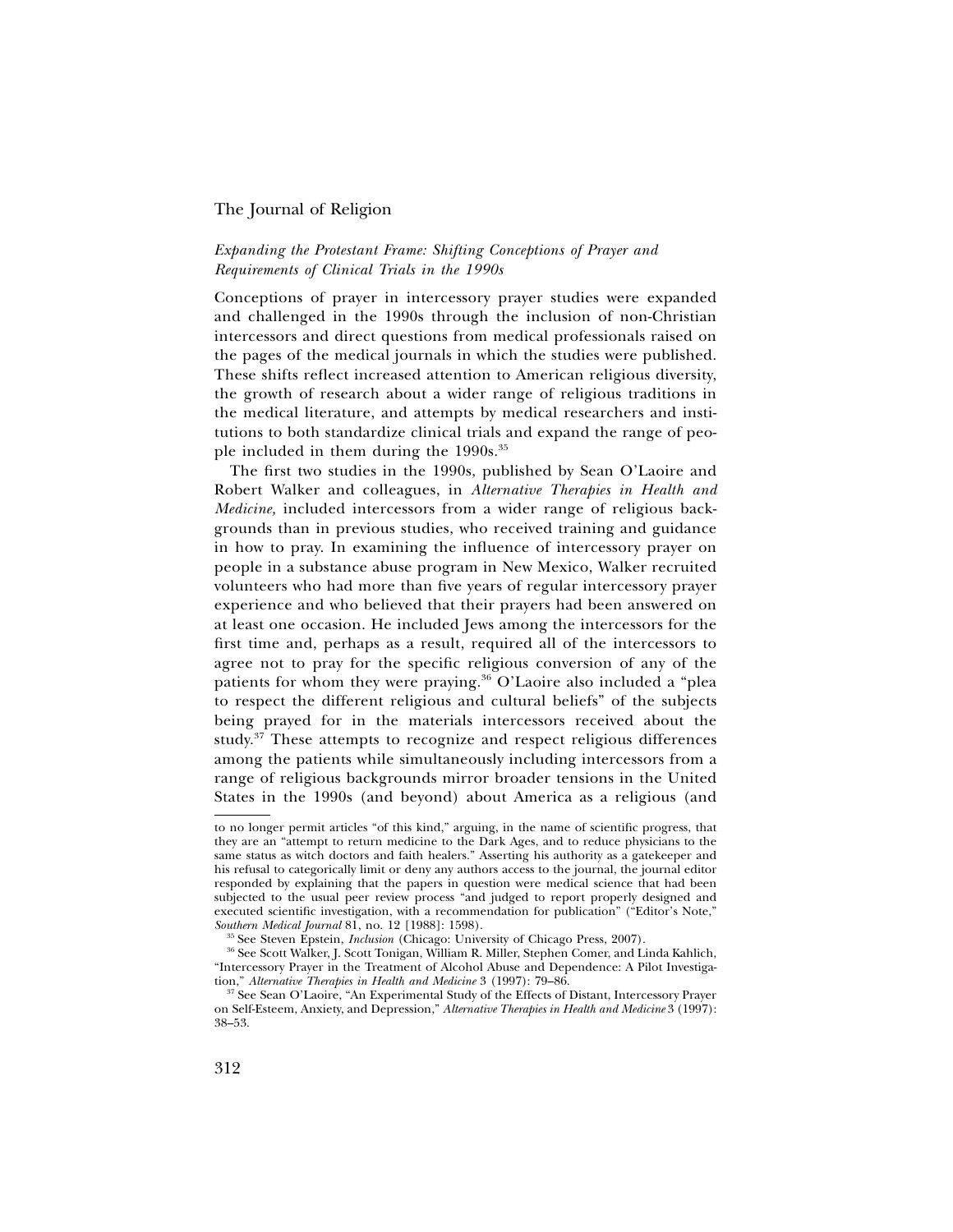ethnic) melting pot versus a country in which people of all religious backgrounds are welcome and respected on their own terms.<sup>38</sup>

In addition to including a wider range of intercessors, O'Laoire and Walker and colleagues were influenced by increasingly narrow norms for clinical trials in this decade that attempted to standardize the treatments being studied. Each study attempted to increase the systematization of intercessory prayer so that it would more closely approximate contemporary clinical trials. For example, Walker and colleagues required intercessors to report the time and content of their daily prayers on self-report forms throughout the study. O'Laoire conducted one-hour training sessions for intercessors that covered a range of topics, including how to pray in a directed and nondirected way and how to complete and submit "prayer logs" to researchers, concerns not thought about in earlier studies. After conducting these studies, both Walker and O'Laoire concluded that there were no measurable effects of intercessory prayer on the subjects of prayer.

The third intercessory prayer study in the 1990s, an article by William H. Harris and colleagues titled "A Randomized, Controlled Trial of the Effects of Remote, Intercessory Prayer on Outcomes in Patients Admitted to the Coronary Care Unit," was published in 1999 in the prominent *Archives of Internal Medicine*. It prompted questions about researchers' conceptions and assumptions about prayer in the dialogue that took place around it through letters to the editor of *Archives*. Designed to replicate Byrd's 1988 study, this study focused on 990 adults consecutively admitted to the coronary care unit at the Mid America Heart Institute in Kansas City, Missouri. The patients were not told they were participating in the study, and only the secretary of the chaplaincy department knew which patients were assigned to the prayer group and which to the nonprayer or control group.

As in all the studies in which the demographics of intercessors were reported, the intercessors in this study were primarily women (87 percent of intercessors in this study). They represented a range of Christian traditions and were weekly church attendees with daily prayer habits before the study began. Each believed in God, believed that "He [God] is personal and concerned with individual lives," and believed that "He [God] is responsive to prayers for healing made on behalf of the sick." The intercessors were given only the first name of the patient and were instructed to pray for a "speedy recovery without complications" and

<sup>38</sup> See Robert Wuthnow, *America and the Challenges of Religious Diversity* (Princeton, NJ: Princeton University Press, 2005).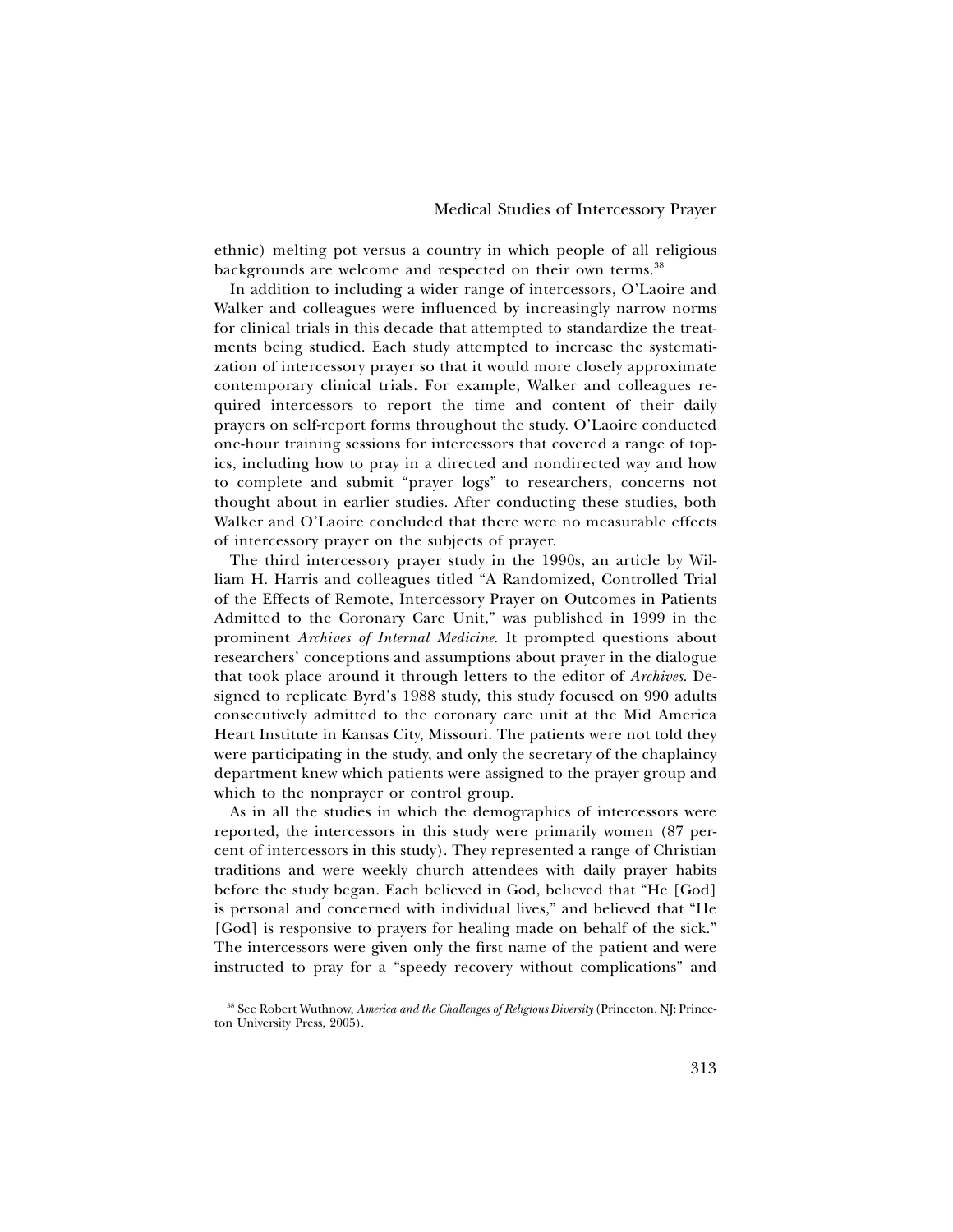anything else they deemed appropriate.<sup>39</sup> They prayed for their patients for twenty-eight days following the patient's admission to the cardiac care unit to ensure that each patient was prayed for throughout his or her hospitalization.

Harris and colleagues found that prayer did not influence how long patients stayed in the coronary care unit or the hospital but did influence a summary measure of health, which led them to argue that patients who were prayed for did 10 percent better than others who were not.<sup>40</sup> Because at least half of the patients in the study stated that they had a religious preference, the authors were careful to note that they were most likely studying the effects of supplementary intercessory prayer, or prayer by the intercessors in addition to the prayer offered by families and friends. The authors concluded their article with a discussion of the factors that might explain the relationship that they believed they documented between intercessory prayer and patients' health, calling for additional studies using standardized outcome measures and variations in prayer strategy "to explore the potential role of prayer as an adjunct to standard medical care."<sup>41</sup>

While the Christian, largely Protestant, form of prayer studied by Harris and colleagues closely resembled the prayers in Byrd's study, it led to debate in *Archives of Internal Medicine* in the late 1990s that Byrd's study did not prompt in the late 1980s. Reflecting the evolving standard requirements of double-blind clinical trials, numerous critics first raised questions about aspects of the statistical analysis and scientific

<sup>41</sup> See Harris et al., "A Randomized, Controlled Trial," 2278. The authors situated their discussion squarely in the realm of what is knowable scientifically. "Natural" explanations they posited "would attribute the beneficial effects of intercessory prayer to 'real' but currently unknown physical forces that are 'generated' by the intercessors and 'received' by the patients" (2277). The kinds of explanations posited by Harris and colleagues, they argue, are within the realm of science even if they are not currently well understood. Much as James Lind aboard the HMS Salisbury in 1753 determined that lemons and limes cured scurvy, they argue, even though explanations about nutrients and ascorbic acid were centuries away from being articulated, Harris and colleagues argued that the inability to know why intercessory prayer influences health does not invalidate their observations, findings, or the appropriateness of studying the issue scientifically (2277).

<sup>39</sup> See William S. Harris, Manohar Gowda, Jerry W. Kolb, Christopher P. Strychacz, James L. Vacek, Phillips G. Jones, Allen Forker, James H. O'Keefe, and Ben D. McCallister, "A Randomized, Controlled Trial of the Effects of Remote, Intercessory Prayer on Outcomes in Patients Admitted to the Coronary Care Unit," *Archives of Internal Medicine* 159 (1999): 2273–78, 2274.

<sup>40</sup> The authors found a significant effect of prayer when they examined MAHI-CCU scores as a dependent variable. When they mimicked the dependent variable examined by Byrd (a different summary measure of health) they did not find prayer to have a significant effect. So while they argue that their findings are consistent with Byrd's when the same measure of health was used, the findings were actually different (significant in the Byrd paper, "Positive Therapeutic Effects," and not in the Harris paper, "A Randomized, Controlled Trial").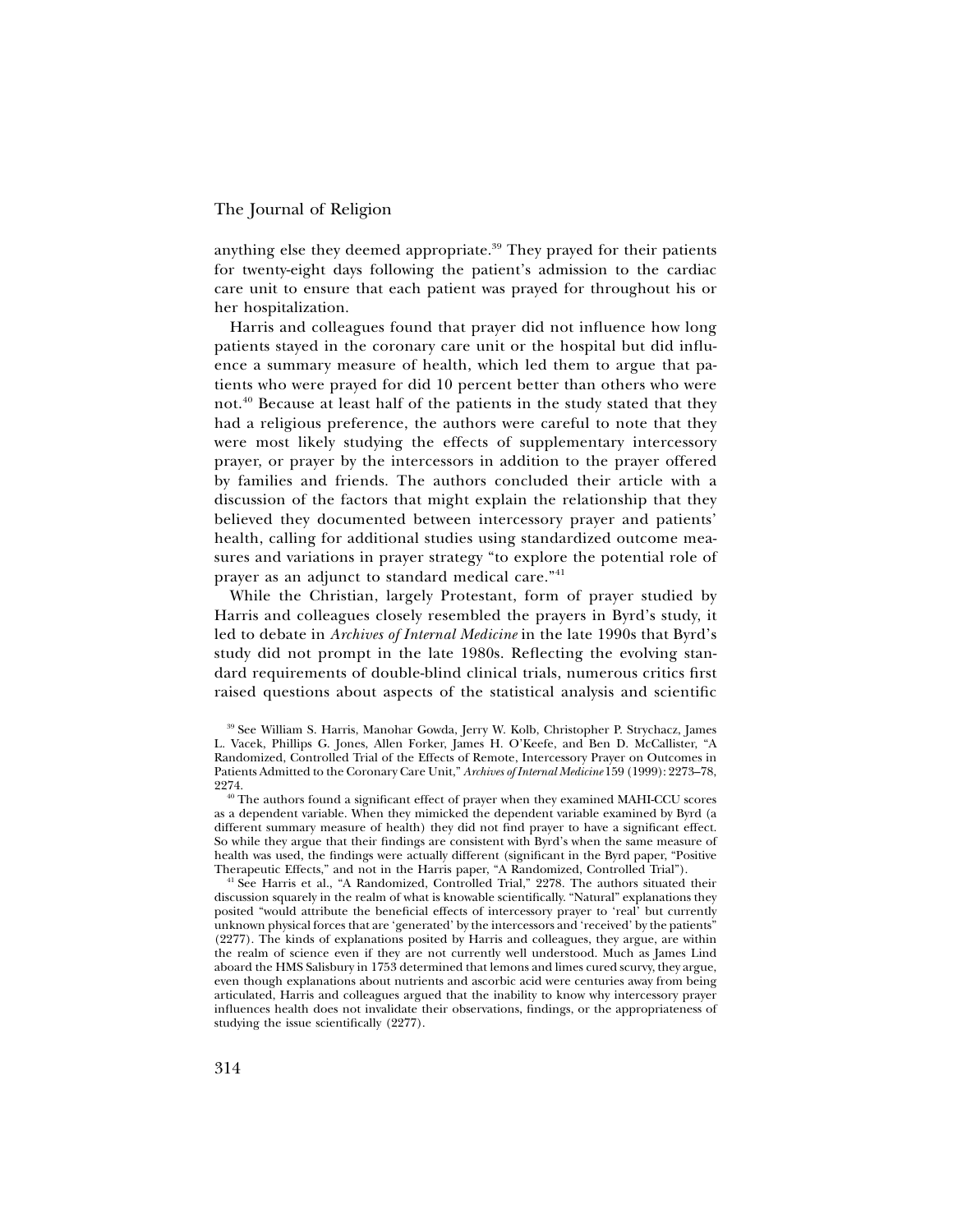validity of this study.<sup>42</sup> In addition many drew attention to informed consent, a topic that continued to be debated in future intercessory prayer studies. At issue was whether rules of informed consent that require all participants in medical studies to be aware of the study and consent to being included apply in intercessory prayer studies. If these studies are "science" and are published in mainstream medical journals, then, as a number of critics argue in their letters to the editor, such rules of informed consent do apply and this study was not conducted ethically because Harris and colleagues did not adhere to these guidelines.<sup>43</sup>

In addition to raising questions about whether prayer should be studied scientifically,<sup>44</sup> a number of letter writers also criticized the way

<sup>43</sup> This is one of many ethical issues raised by critics of these studies, both in the letters to the editor reviewed here and in other publications in the medical literature. Some studies, such as that of John Mathai and Angela Bourne, "Pilot Study Investigating the Effect of Intercessory Prayer in the Treatment of Child Psychiatric Disorders," *Australian Psychiatry* 12 (2004): 386–89, were approved by institutional review panels or ethics boards that permitted them to proceed without the consent of the patients involved because the "negative effects" of prayer "were considered negligible and no one associated with the patients knew that prayer was happening" (387). For a discussion of the issues involved in designing a scientific study around a more neutral prayer such as that "God's will be done," see Keith S. Thomson, "The Revival of Experiments on Prayer," *American Scientist* 84 (1996): 532–35. Many of these ethical concerns mirror those raised in the prayer gauge debates, such as whether it is ethical not to pray for people if they appear to benefit from prayers. Aside from the issue of informed consent, which is relevant to the norms of clinical trials, I bracket discussion of these ethical issues out of this article because of the wider range of voices and documents, from the Galton/ Wilberforce/Huxley debates to the present, that would need to be included in such a discussion.

<sup>44</sup> While each letter writer articulated the limits of the scientific method as used in this study differently, they were unified in the claim and self-consciousness about the fact that Harris and colleagues were trying to use scientific tools to study something that may not be knowable using them. After pointing to issues with construct validity and measurement scales in the study, Richard Sloan and Emilia Bagiella, for example, argued that "religion does not need medical science to validate its rituals. To attempt this trivializes religion" (letter to the editor, *Archives of Internal Medicine* 160, no. 12 [June 26, 2000]: 1870). Similarly, physician Fred Rosner asked, "Does the efficacy of prayer have to be scientifically proven?" before outlining the many ways he believed prayer may help people when they are ill that are not likely to be evident scientifically (letter to the editor, ibid., 1875). Physician Mitchell Galishoff pondered in his letter why God should "allow the patients who received the remote intercessory prayer" to do better than the control group before concluding that the real conclusion from this study is that "God's grace is greater than our skills and immeasurable by our tools. Like many before them, the investigators may have missed the real message of their 'study:' that despite our arrogance, God's omnipotence is beyond

 $42$  Critics commented on the measures and levels of statistical significance, possible errors in the analysis, the independence of observations, the randomization process, and alternative explanations for the findings presented. Overall, they dismissed the study's conclusions on methodological grounds with comments like this one: "As the hypothesis tested by this study is an extraordinary one, a high standard of evidence is required for it to be believed. This study did not achieve this standard" (Jennifer G. Smith and Richard Fisher MBBS, "The Effect of Remote Intercessory Prayer on Clinical Outcomes [Editor's Correspondence]," *Archives of Internal Medicine* 160, no. 12 [June 26, 2000]: 1876).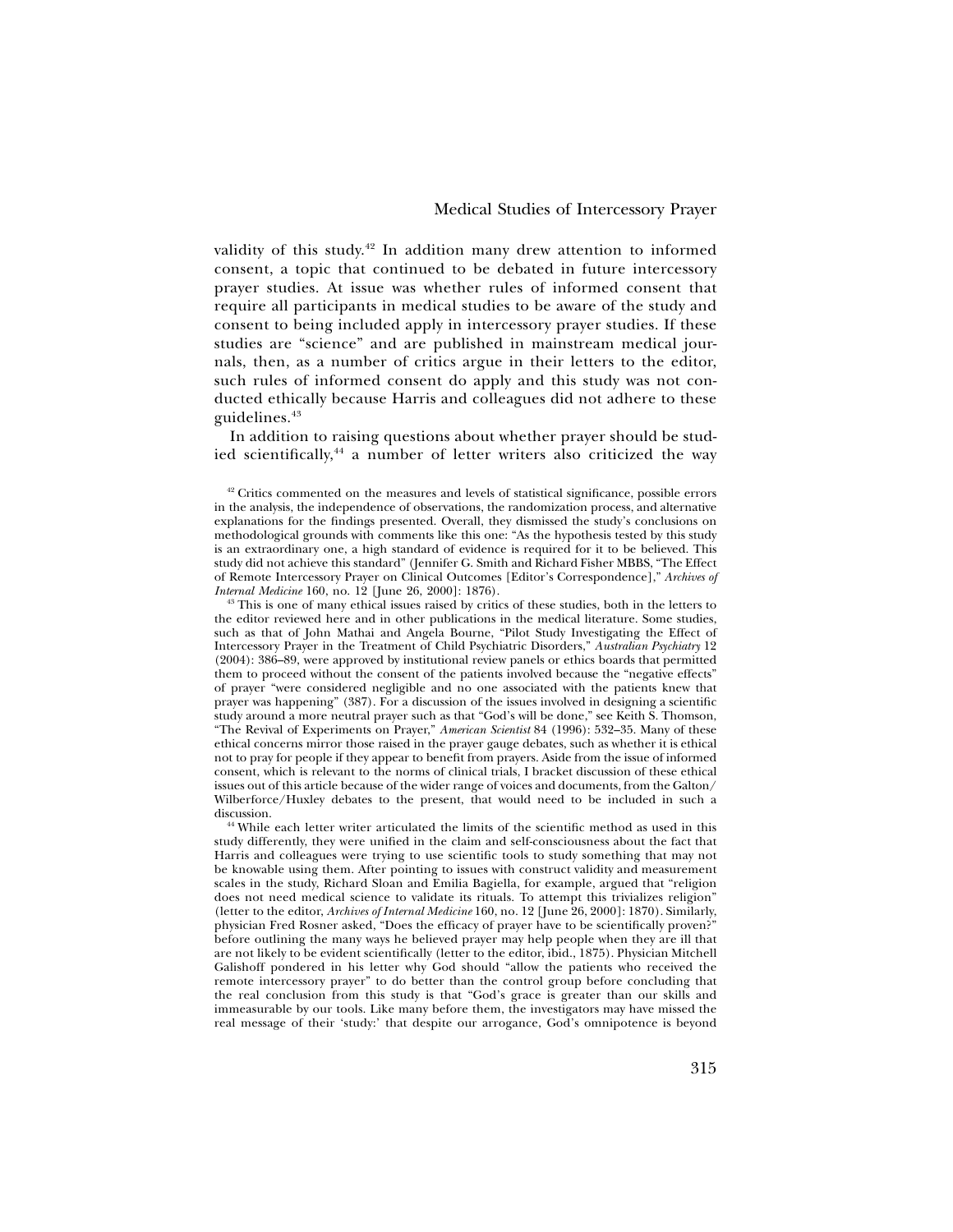prayer was conceptualized in this study, calling for expanded understandings of prayer and religion among study authors and the medical community more generally. Several letter writers explicitly pushed against the narrow conceptions of prayer assumed in the study. Physician Dale Hammerschmidt wrote that not all patients divorce the "concept of prayer from the concept of a deity." Prakash Pande, also a physician, pointed to the possibility of different epistemologies among people of various religious traditions and the researchers. "For those who truly believe in God's existence, the question why people get sick and how they are healed has a very different meaning." Rather than expecting God to heal in a particular way and on a specific timetable as assumed by these researchers, he argued that people of faith, "accept His [God's] will and His timetable and understand that the answer to their petition might be negative as part of God's greater providence."<sup>45</sup> Like intercessory prayer researchers O'Laoire and Walker earlier in the 1990s, critics of Harris's study attempted to expand the conceptions of prayer presented by pointing to how narrow and standardized Harris's constructions of prayer were and how foreign they would look to many people of faith.

Efforts to expand the constructions of prayer presented in intercessory prayer studies in the 1990s reflected increased religious diversity among physicians during the decade, growing attention to religion and spirituality across religious traditions in the broader medical literature, and more general awareness among Americans of non-Judeo-Christian religions in the public sphere and beyond. Perhaps more importantly, these shifts reflected broader movements in medical studies and institutions away from what Steven Epstein calls a "standard human" toward an "inclusion and difference" paradigm in which wider ranges of people are included in research studies.<sup>46</sup> In addition, and likely as a result of declines in Protestantism over the second half of the twentieth century, Protestants' declining faith in science's ability to explain religious truths, and increasing public recognition of America's religious diversity, more voices in the 1990s than in previous decades called on medical researchers to stop studying intercessory prayer through doubleblind clinical trials.

our ability to add or detract" (letter to the editor, ibid., 1877). What God is and the way God works, Galishoff explained, at least in this case, are beyond the ability of humans to know using the tools of scientific inquiry.

<sup>45</sup> Dale Hammerschmidt, letter to the editor, ibid., 1874–75; Prakash Pande, letter to the editor, ibid., 1873–74.

<sup>46</sup> See Epstein, *Inclusion*.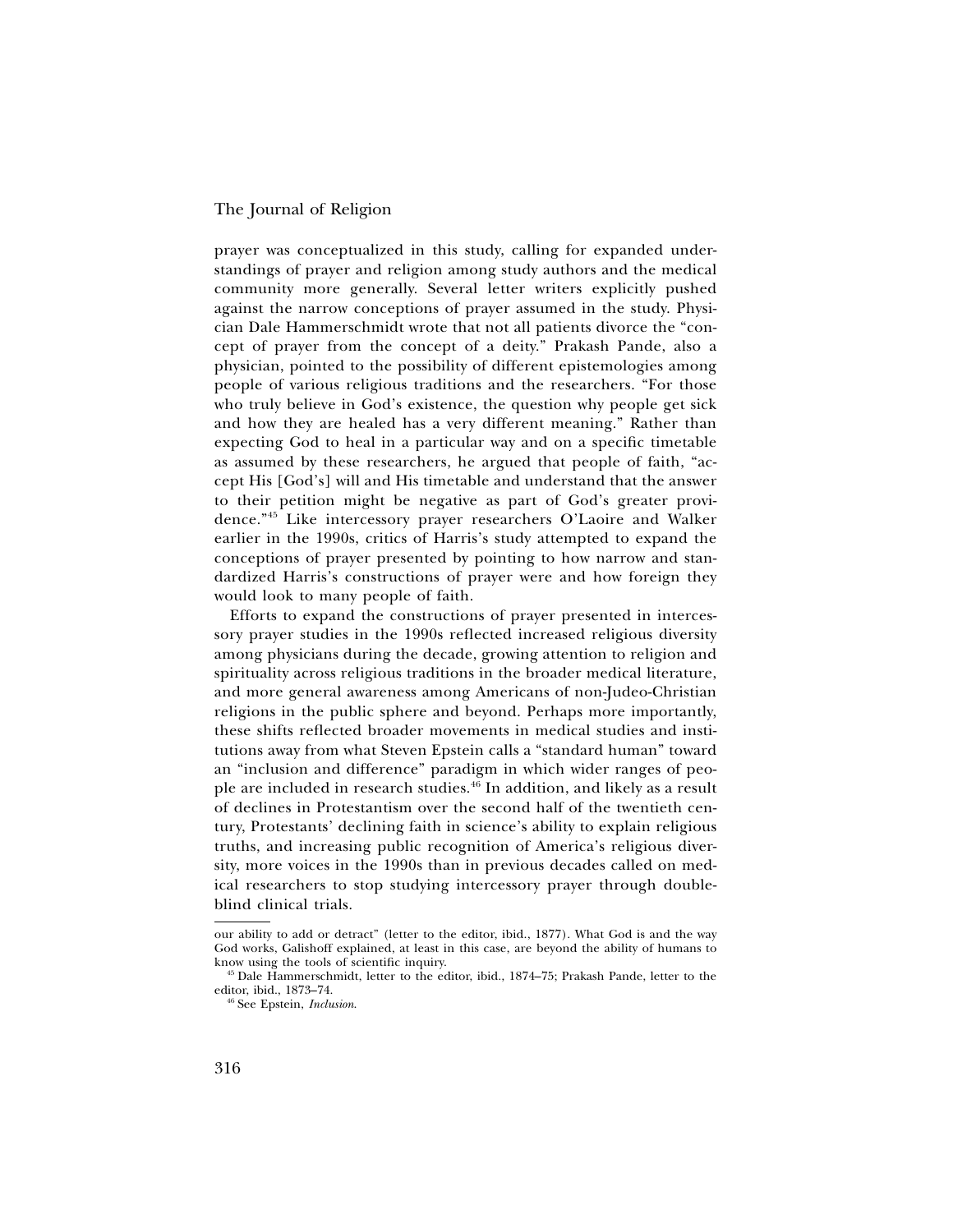*Multiple Forms of Prayer: From Protestant to Religiously Mixed Prayers amid Greater Standardization in the 2000s*

The number of clinical trials of intercessory prayer increased in 2000, with twelve articles published between 2000 and 2006 in *Alternative Therapies in Health and Medicine*, *American Heart Journal*, *Australian Psychiatry*, *British Medical Journal*, *Journal of Alternative and Complementary Medicine*, *Journal of Reproductive Medicine*, *Lancet*, *Mayo Clinical Proceedings*, *Nursing Research*, and *Southern Medical Journal.* Conceptions of prayer took one of three forms in these studies, ranging from narrow Protestant informed conceptions as in the earliest studies, to expanded conceptions, to constructions of prayer that mixed together prayers from a range of religious traditions simultaneously. Debates about whether intercessory prayer studies should be conducted at all also continued alongside the studies.

One group of researchers in the 2000s continued to study intercessory prayer based on Protestant informed frames and assumptions about prayer in line with those of Byrd and Harris in earlier decades. Countering their critics, they held unapologetically Christian, largely Protestant, views of prayer, often personally identifying as Christian in the studies or subsequent publications. They included only Christian intercessors in their studies and published their results in mainstream medical journals, attempting to stake their claims to intercessory prayer studies as science in the process.<sup>47</sup> Reflecting continued attempts to approximate the language, standards, and format of contemporary clinical trials in the medical literature, a number of these researchers began to talk about what "dosage" of prayer would be appropriate and changed or further standardized forms of prayers to attempt to ascertain this dose. Their views of a higher power as non-

<sup>47</sup> See Dale A. Matthews, Sally M. Marlowe, and Francis S. MacNutt, "Effects of Intercessory Prayer on Patients with Rheumatoid Arthritis," *Southern Medical Journal* 93 (2000): 1177–86; Kwang Y. Cha, Daniel P. Wirth, and Rogerio A. Lobo, "Does Prayer Influence the Success of In Vitro Fertilization–Embryo Transfer? Report of a Masked, Randomized Trial," *Journal of Reproductive Medicine* 46 (2001): 781–87; William J. Matthews, James M. Conti, and Stephen G. Sireci, "The Effects of Intercessory Prayer, Positive Visualization, and Expectancy of the Well-Being of Kidney Dialysis Patients," *Alternative Therapies in Health and Medicine* 7 (2001): 42–52; Jennifer M. Aviles, Sr. Ellen Whelan, Debra A. Hernk, Brent A. Williams, Kathleen E. Kenny, W. Michael O'Fallon, and Stephen L. Kopecky, "Intercessory Prayer and Cardiovascular Disease Progression in a Coronary Care Unit Population: A Randomized Controlled Trial," *Mayo Clinic Proceedings* 76 (2001): 1192–98; Raymond F. Palmer, David Katerndahl, and Jayne Morgan-Kidd, "A Randomized Trial of the Effects of Remote Intercessory Prayer: Interactions with Personal Beliefs on Problem-Specific Outcomes and Functional Status," *Journal of Alternative and Complementary Medicine* 10 (2004): 438–48; Mathai and Bourne, "Pilot Study"; Benson et al., "Study of the Therapeutic Effects."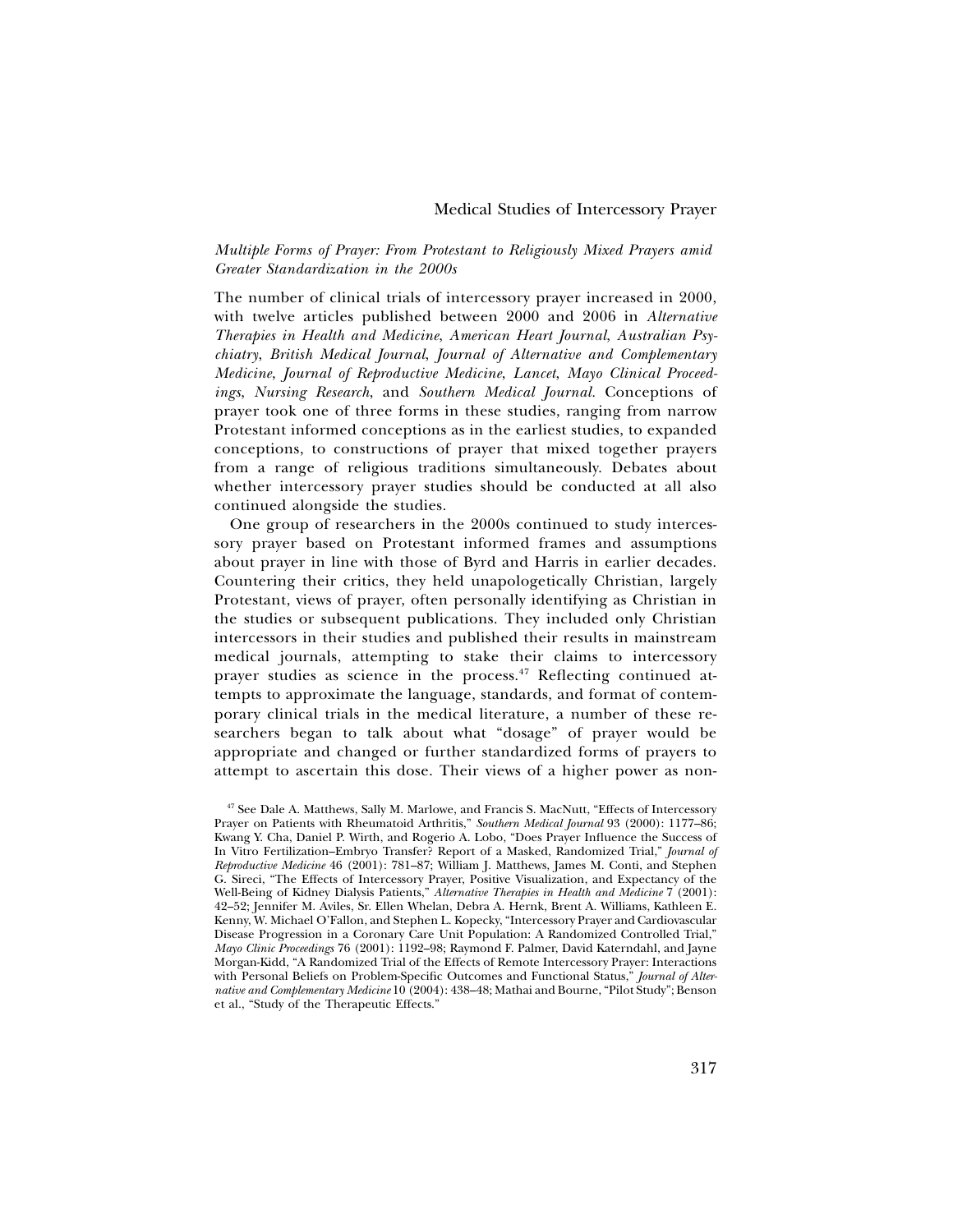sectarian (despite their Protestant assumptions) and omniscient were consistent with Protestant informed constructions of prayer in previous decades, as were their continued decisions to allow intercessors to improvise and add their own prayers to those recommended by the researchers. Reflecting their Protestant informed views of prayer as a form of intimate personal communication between the intercessor and the divine, Aviles and colleagues explained in their 2001 study, "We did not consider it appropriate in the case of intercessory prayer to mandate prayer content or to write it down."<sup>48</sup>

A second group of researchers followed the examples of O'Laoire and Walker and colleagues in attempting to expand their conceptions of prayer by including non-Christian intercessors in their studies. Despite attempts to locate such intercessors, however, they were not successful because of the strong unacknowledged Christian, largely Protestant, assumptions about prayer implicit in their research designs. Jeffrey Dusek and colleagues, for example, reported approaching non-Christian groups but could not locate such groups that could meet the protocol. The protocol required that the intercessory prayer groups be available to receive the daily list of people to pray for by fax and post it no later than 7:15 p.m. each evening so that the patients would receive intercessory prayer before midnight the day before their surgery.<sup>49</sup> This protocol requires not only religious groups with fax machines but also those with individuals who are praying daily between 7:15 p.m., when the fax would arrive, and midnight. While some non-Christians do keep such a prayer schedule, the idea that the norms of Hindu or Buddhist prayers might shape the protocol rather than vice versa did not enter these researchers' minds, as they excluded such groups rather than modifying their protocol accordingly. Benson's most recent study reflected these same problems/assumptions about prayer.<sup>50</sup>

A third group of researchers in the 2000s enlarged the prayers offered in intercessory prayer studies beyond Jewish and Christian prayers, simultaneously reframing their studies in terms of and to include other complementary and alternative therapies. This approach was primarily evident in the ironically named MANTRA (Monitoring and Actualization of Noetic Training) research study conducted by Mitchell Krucoff and

<sup>48</sup> Aviles et al., "Intercessory Prayer," 1196.

<sup>49</sup> See Jeffrey A. Dusek, Jane B. Sherwood, Richard Friedman, Patricia Myers, Charles F. Bethea, Sidney Levitsky, Peter C. Hill, Manoj K. Jain, Stephen L. Kopecky, Paul S. Mueller, Peter Lam, Herbert Benson, and Patricia L. Hibberd, "Study of the Therapeutic Effects of Intercessory Prayer (STEP): Study Design and Research Methods," *American Heart Journal* 143  $(2002): 577 - 84.$ 

<sup>50</sup> See Benson et al., "Study of the Therapeutic Effects."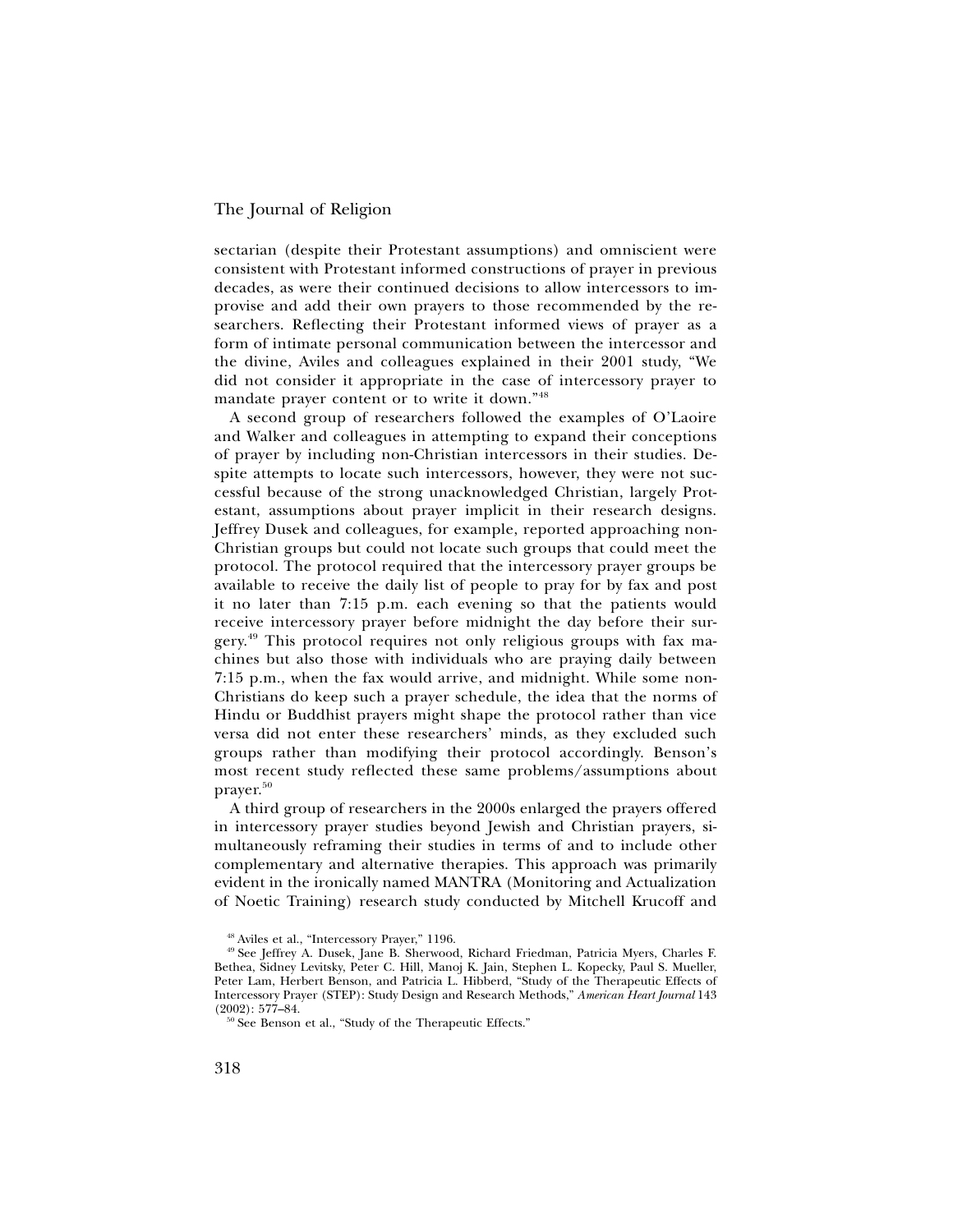colleagues at Duke University. This team studied intercessory prayer among other "noetic" therapies or treatment disciplines "whose influence purports to enable, release, channel or connect an intellectual, intuitive or spiritual healing influence with the use of a drug, device or surgical procedure."<sup>51</sup> Alongside other noetic therapies, intercessory prayer was offered simultaneously by intercessors at the Unity School of Christianity in Unity Village, Missouri; Nalanda Buddhist monastery in France; Kopan Buddhist monastery in Nepal; Carmelite Monastery in Maryland; online Virtual Jerusalem Web page, which led printed prayers to be placed in the Western Wall; and members of fundamentalist Christian, Baptist, and Moravian congregations in North Carolina.<sup>52</sup> Reminiscent of the nonsectarian omniscient higher power imagined in earlier studies, all of the people prayed for in this study were prayed for by all of these intercessors. A genteel American religious multiculturalism was evident in this construction of prayer, as prayers from many religious traditions were mixed together following a melting pot approach in which differences, distinctions, or possible contradictions were not acknowledged. This approach reflects not only the assumption that all prayers can be combined but that prayers from different religious traditions should not be tested alongside each other in ways that could be viewed as competitive or that might allow prayers from one tradition to appear more successful than those from another.

The three broad forms of prayer evident in intercessory prayer studies in the 2000s are indicative of broader struggles around the relationships between religious traditions and around who should be included in medical studies taking place within medical institutions more generally. The commitment to Protestant forms of prayer, evident among the largest group of researchers, reflects some of their own personal religious backgrounds and the Christian-focused attention to religion and health in the growing medical literature on the subject in the last several decades.<sup>53</sup> Attempts to enlarge the concepts of prayer

<sup>51</sup> See Mitchell W. Krucoff, Suzanne W. Crater, Cindy L. Green, Arthur C. Maas, Jon E. Seskevich, James D. Lane, Karen A. Loeffler, Kenneth Morris, Thomas M. Bashore, and Harold G. Koenig, "Integrative Noetic Therapies as Adjuncts to Percutaneous Intervention during Unstable Coronary Syndromes: Monitoring and Actualization of Noetic Training (MANTRA) Feasibility Pilot," *American Heart Journal* 142 (2001): 760–69, 761.

<sup>52</sup> Ibid.; and Mitchell W. Krucoff, Suzanne W. Crater, Dianne Gallup, James C. Blankenship, Michael Cuffe, Mimi Guarneri, Richard A. Krieger, Vib R. Kshettry, Kenneth Morris, Mehmet Oz, Augusti Pichard, Michael H. Sketch Jr., Harold G. Koenig, Daniel Mark, and Kerry L. Lee, "Music, Imagery, Touch, and Prayer as Adjuncts to Interventional Cardiac Care: The Monitoring and Actualisation of Noetic Training (MANTRA) II Randomised Study," *Lancet* 366 (2005): 211–17.

<sup>53</sup> See Harold G. Koenig, Michael E. McCullough, and David B. Larson, *Handbook of Religion and Health* (New York: Oxford University Press, 2001).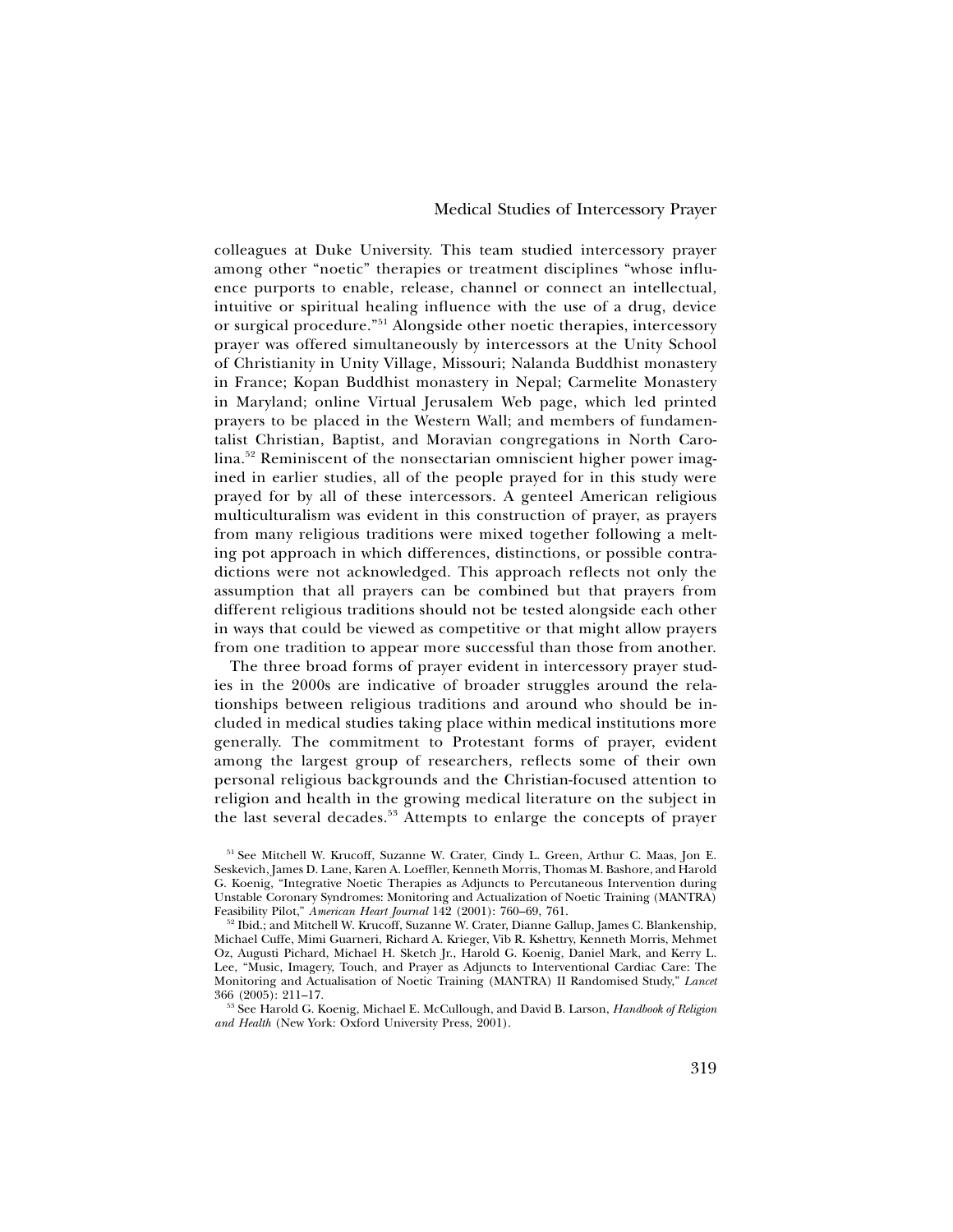studied suggested that, while some researchers were more aware of religious diversity, this awareness was often more superficial than substantive or reflective of understandings medical researchers actually had about non-Christian religious traditions. Attempts in the MANTRA study to mix prayers from many religious traditions and to make intercessory prayer look more mainstream by studying it amid other alternative therapies reflected a third inclination, to study prayers from a range of religious traditions based on the assumption that these prayers can be combined and that the mix represents some more general prayer form that has meaning. Despite including or attempting to include a wider range of intercessors in the 2000s, the constructions of prayer reflected in intercessory prayer studies remained quite consistent at base level across these studies based on a nonsectarian and omniscient higher power and the assumption that prayer to that power, as a concept, has significance and can be measured apart from the religious contexts in which it is produced. These tensions also reflect broader continued efforts in medical institutions during this period to determine who should and should not be included in medical studies, amid shifting guidelines, policies, and recommendations.<sup>54</sup>

#### *Challenges to the Enterprise: Is Prayer a Valid Scientific Concept?*

Since 2000, increasingly vocal critics have challenged assumptions about prayer, raising questions about the appropriateness of clinical trials of intercessory prayer in letters to the editors of the medical journals in which these studies are published. These critiques were articulated most cohesively by John Chibnall, Joseph Jeral, and Michael Cerullo in an article published in 2001 in the *Archives of Internal Medicine* that resulted from their attempts to design a study that would determine whether intercessory prayer influenced patients with major depression. Prayer is not an analytic category that itself has some essential meaning, they argued. Rather it is tradition and intercessor dependent and cannot be studied using the tools of medical science. The amount, form, and duration of prayer in previous studies were inadequately explicated, they maintained after reviewing previous studies, perhaps "because it could not be adequately explicated."<sup>55</sup> Prayer exists, they argued, "only in the context of human intercourse with the transcendent, not in nature" and the "epistemology that governs prayer (and all matters of faith) is sep-

<sup>54</sup> See Epstein, *Inclusion*.

<sup>55</sup> See John T. Chibnall, Joseph M. Jeral, and Michael A. Cerullo, "Experiments on Distant Intercessory Prayer: God, Science, and the Lesson of Massah," *Archives of Internal Medicine* 161 (2001): 2529–36, 2530.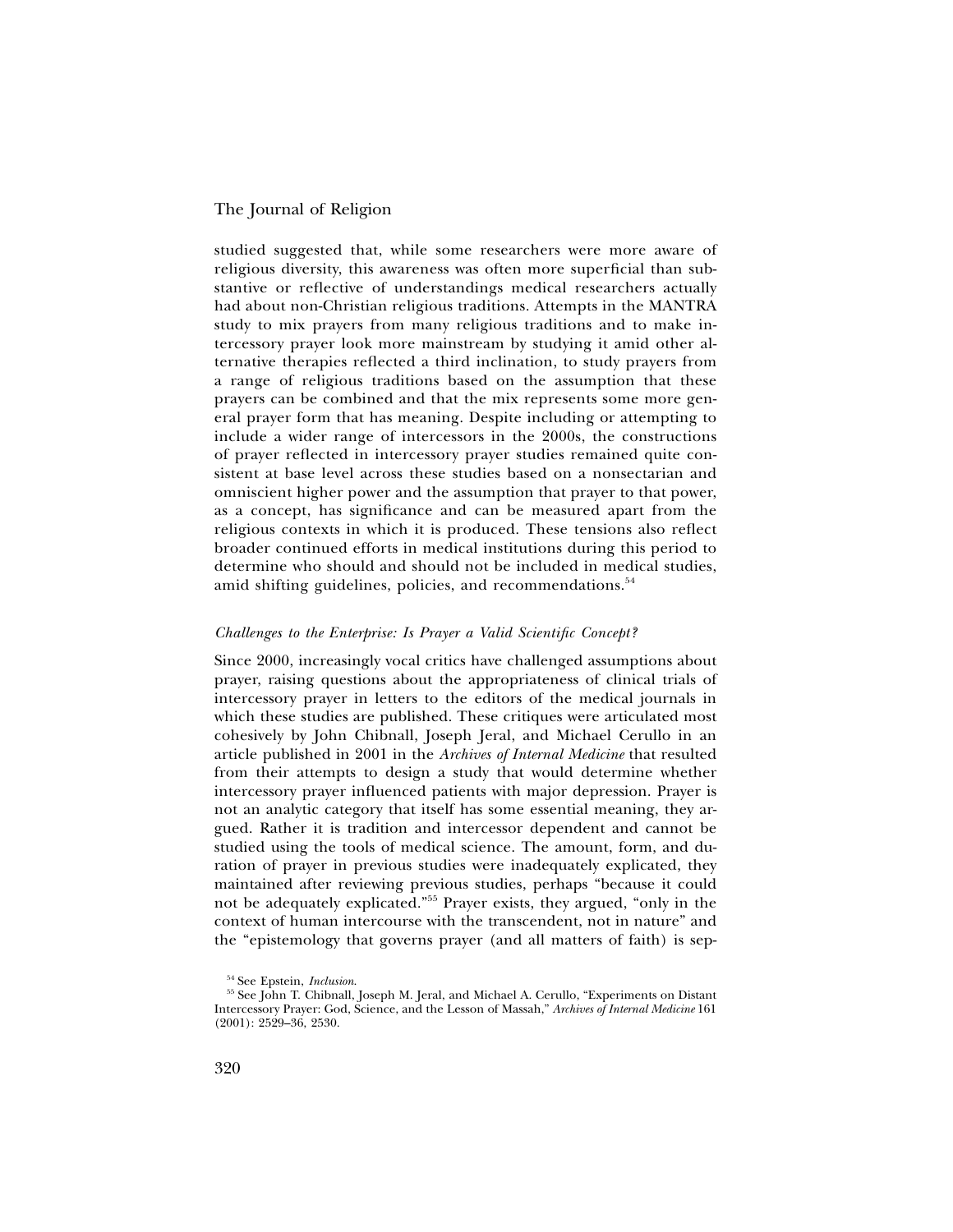arate from that which governs nature."<sup>56</sup> Prayer is therefore not a valid scientific construct and not testable, nor are other attempts to test whether God exists. "We do not need science to validate our spiritual beliefs," they concluded, "as we would never use faith to validate our scientific data."<sup>57</sup>

While Chibnall and colleagues did not explicate all of the philosophical and theological assumptions study authors have made and others have debated about intercessory prayer over the years, their article represents the first lengthy attempt published in the medical literature that begins to consider theology, theodicy, and deep existential questions about why people become ill, why some recover and others do not, what role human agency via prayers might have in that process, and, most importantly, what role medical science may (or may not) play in engaging with these issues. Their critiques were made possible in 2001 for a number of reasons. First, a body of intercessory prayer studies had been produced that increasingly attempted to meet the requirements of scientific clinical trials, including very narrow definitions of interventions (prayers) and their dosages. Second, awareness of religion and spirituality in medicine had increased to the point that such a broader conversation was possible. This awareness was influenced in part by post-1965 immigration that led people from a range of religious traditions to be represented among medical professionals who were willing to engage in that conversation.<sup>58</sup> Third, changes in American religious demographics and in the norms of clinical trials in the medical literature and who was included in those trials almost required those who wanted to study intercessory prayer to at least recognize non-Christian religious traditions.

Since the publication of the article by Chibnall et al. in 2001, conversations about epistemology and the appropriateness of intercessory prayer studies have continued in the pages of several prominent medical journals. Jeffrey Bishop wrote an article in *Archives of Internal Medicine* in which he urged his colleagues to see prayer as "a thread in a fabric of beliefs about a meaningful world" which cannot be "extricated from those beliefs for the purposes of scientific study" without becoming "a pale, weak and meaningless image" of prayer that is "not identifiable by anyone of faith as prayer."<sup>59</sup> *Academic Medicine* also addressed

<sup>56</sup> Ibid.

 $^{\rm 57}$  Ibid., 2535.

<sup>&</sup>lt;sup>58</sup> For information about the demographics of the physician workforce over time, see http: //www.aamc.org/workforce/.

<sup>59</sup> See Jeffrey P. Bishop, "Prayer, Science, and the Moral Life of Medicine," *Archives of Internal Medicine* 163 (2003): 1405–8, 1408.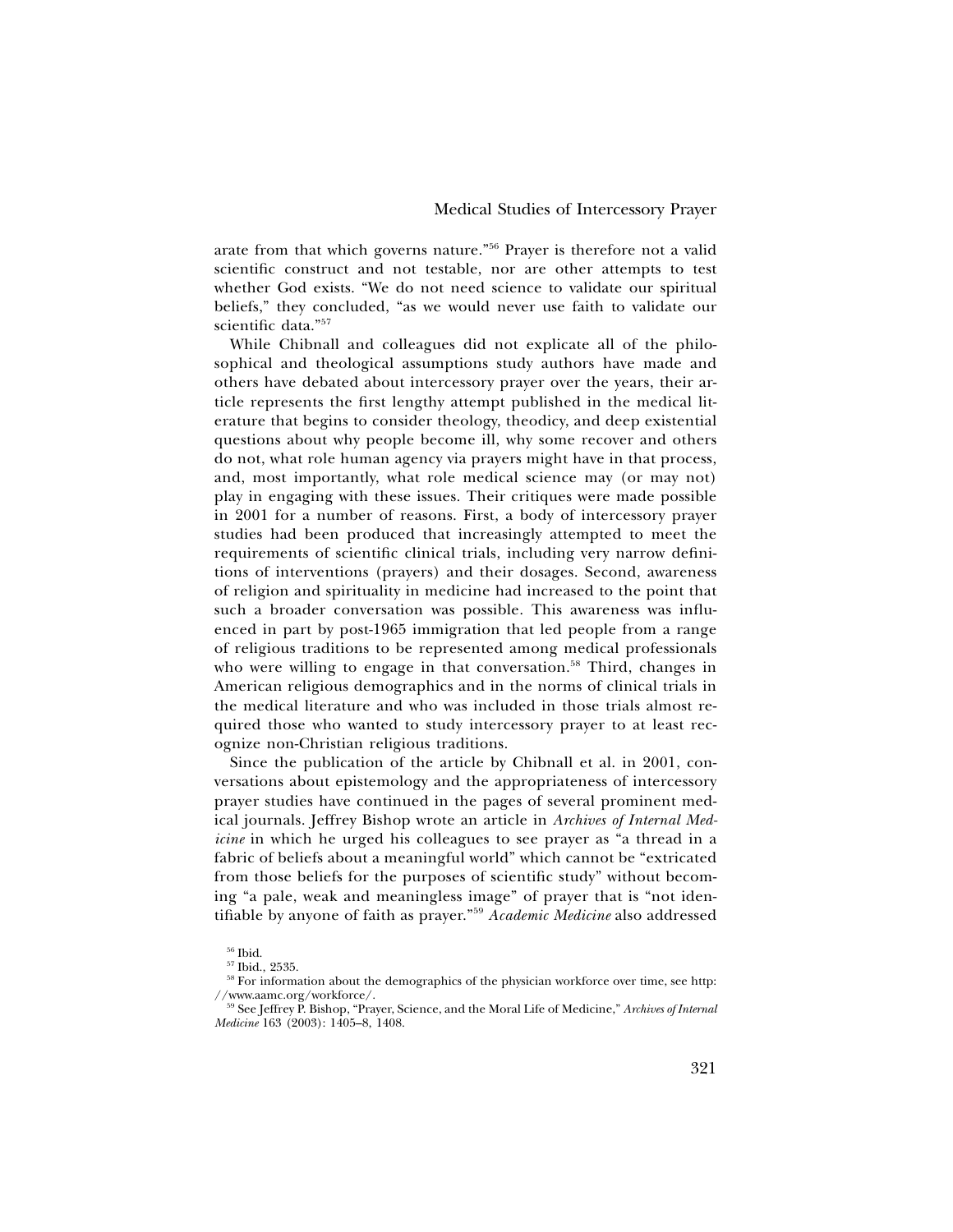this topic through two articles outlining the advantages and disadvantages of conducting intercessory prayer studies at academic medical centers.<sup>60</sup>

In perhaps the most humorous critique, Leonard Leibovici published a two-page study in the traditional April Fool's issue of the *British Medical Journal* in 2001 titled "Effects of Remote, Retroactive Intercessory Prayer on Outcomes in Patients with Bloodstream Infection: Randomized Controlled Trial." His stated objective was to "determine whether remote, retroactive intercessory prayer, said for a group of patients with a bloodstream infection, has an effect on outcomes."<sup>61</sup> He selected the names of a random group of patients treated at Rabin Medical Center between 1990 and 1996, gave their names to an intercessor who said a prayer for the well-being and full recovery of the group, and then conducted analyses to determine whether the prayer had any effect on a series of outcomes—it did not.<sup>62</sup> Letters to the editor and electronic responses poured into the journal until Leibovici published his reply one year later, in April 2002, explaining that the purpose of the article was to ask, "Would you believe in a study that looks methodologically correct but tests something that is completely out of people's frame (or model) of the physical world—for example, retroactive intervention or badly distilled water for asthma?" He outlined three responses to the question before concluding that his article "has nothing to do with religion. I believe that prayer is a real comfort and help to a believer. I do not believe it should be tested in controlled trials.<sup>"63</sup>

Underneath these commentaries and intercessory prayer studies more broadly is one question not tackled by anyone in the debate: why study prayer rather than one or a series of other religious practices? Prayer certainly has a long history in the care for and treatment of the sick. Unlike religious rituals and ceremonies, which differ between traditions, prayer also appears fairly standard and uniform across religious traditions from the perspectives of the researchers and medical doctors, themselves not experts in religion. For physicians familiar with double-blind clinical trials, prayer likely appears to be an ideal religious practice because it is imagined to be relatively straightforward. No particular equipment, leaders, physical space, or training are re-

<sup>60</sup> See Edward C. Halperin, "Should Academic Medical Centers Conduct Clinical Trials of the Efficacy of Intercessory Prayer?" *Academic Medicine* 76 (2001): 791–97; Brian D. Kavanagh, "Clinical Trials of Intercessory Prayer," *Academic Medicine* 77 (2002): 109.

<sup>&</sup>lt;sup>1</sup> See Leonard Leibovici, "Effects of Remote, Retroactive Intercessory Prayer on Outcomes in Patients with Bloodstream Infection: Randomised Controlled Trial," *British Medical Journal* 323 (2001): 1450–51, 1450.

 $\rm ^{62}$ Ibid.

<sup>63</sup> Leonard Leibovici, "Author's Reply," *British Medical Journal* 324 (April 27, 2002): 1038–39.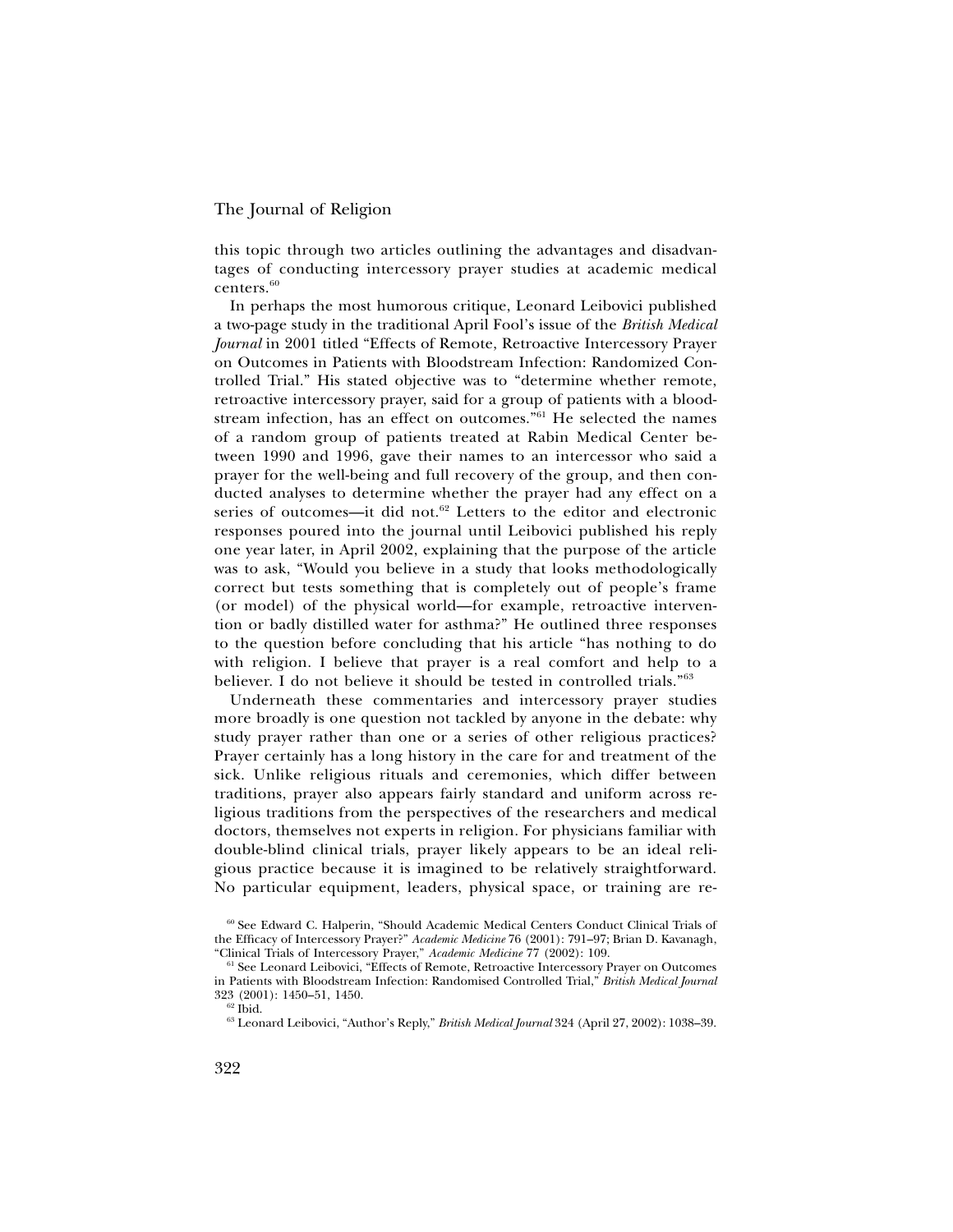quired, there are no financial costs for the prayer or the intercessors, and the distance between the intercessors and people being prayed for is not an issue. Prayer is an ideal "intervention" in these studies because it is imagined to be pan-religious (and therefore inclusive) and because it has been constructed instrumentally in a way that fits the practical scientific needs of research teams.

#### conclusions

Much like the controversies generated around John Tyndall and the prayer gauge debate in nineteenth-century Victorian England, the clinical trials of intercessory prayer described here provide a unique glimpse into the intersections between religion and medicine in the late twentieth-century United States. Unlike traditional clinical trials that test a new drug or revised treatment protocol that might change clinical practices and improve the health and health care of the public, the reasons intercessory prayer studies began and continued over forty years remain murky. Findings from studies that showed intercessory prayer to influence patients' health did not lead large numbers of physicians to prescribe intercessory prayer, just as negative findings likely did not stop many people or religious groups from praying for the health of unknown others. From a research design perspective, these studies were flawed from the start, as the will of intercessors and the character of a higher power are difficult or impossible to measure, just as it is not feasible to actually regulate the amount of prayer directed toward an individual by named intercessors, their families or friends, and/or the millions of Americans who offer general prayers for health and healing in religious services weekly.

Symbolically, however, these studies reveal much about how one small group of medical scientists and their critics constructed prayer and the evolving religious and medical scientific factors that shaped their evolving understandings. Early researchers tested Protestant framed Christian prayers that imagined a deity that is nonsectarian and omniscient, does not favor the prayers of religious leaders over laypeople, and values improvised rather than ritual prayers. Later researchers attempted to expand these narrow constructions. By the 2000s, intercessory prayer researchers were divided into three groups. The first group continued to test largely Protestant informed constructions of prayer. The second group attempted to expand prayer constructions beyond Christian and Jewish intercessors but ultimately failed to do so because of their own deeply held assumptions about prayer and the requirements of clinical studies. The third group ac-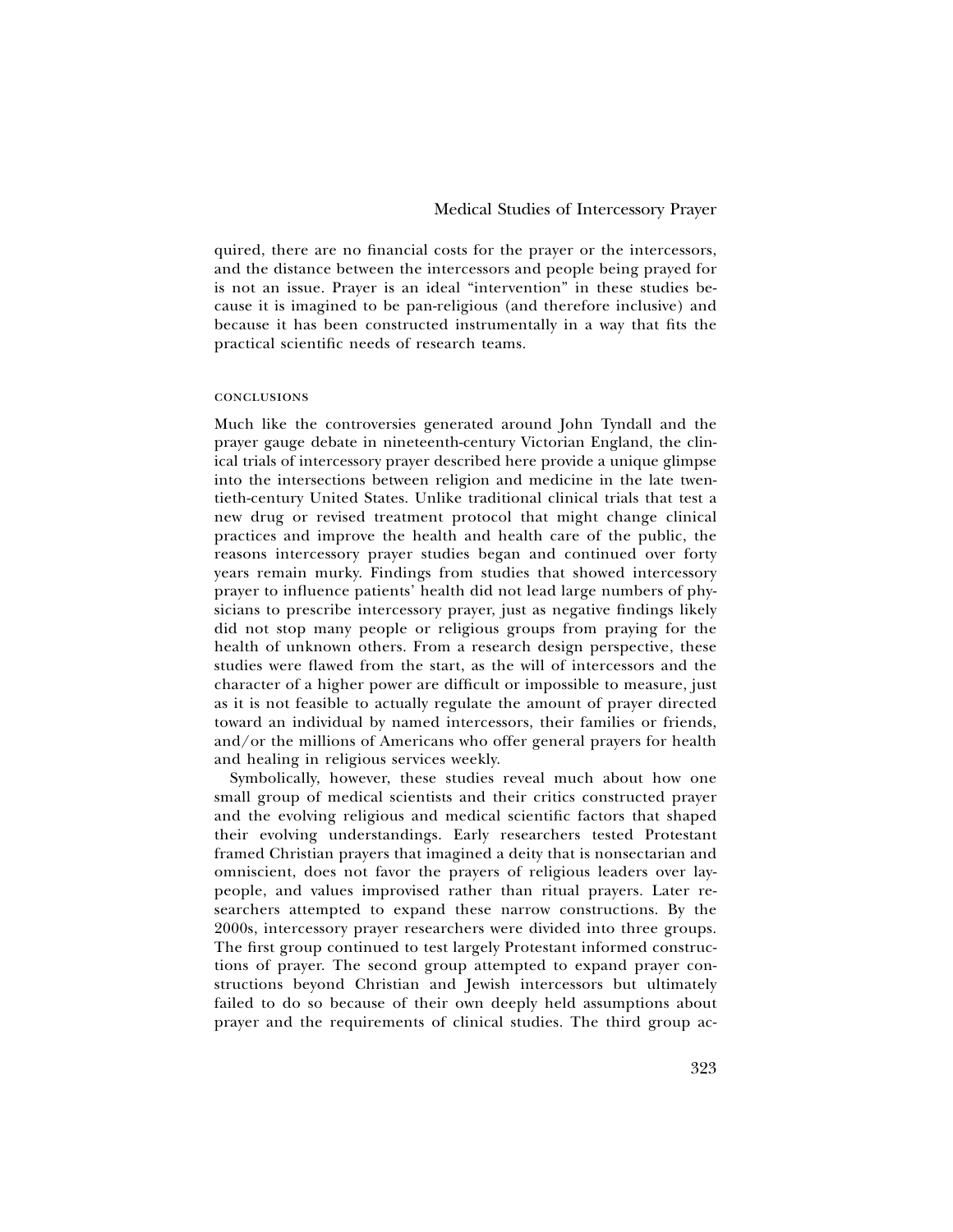tually constructed prayer in a way that included people from multiple religious traditions, albeit mixed together. By 2000, a group of critics simultaneously argued that prayer simply cannot be studied using the clinical trial as a research tool. Differences in the religious backgrounds, training, epistemology, and institutional contexts of researchers since 2000 likely influenced which of these approaches to intercessory prayer studies individual researchers adopted. Broader cultural shifts related to increased attention to religion and spirituality in medicine, increased religious diversity in medicine and in the United States more broadly, the continued funding of intercessory prayer studies, and greater standardization and inclusion of people in clinical trials allowed these studies to continue and the forms of prayer tested to shift with the norms of their medical and religious contexts.

While religious and medical leaders, institutions, and ideas have often overlapped or vied for cultural space or jurisdiction over particular issues in American history, this case study illustrates one way that religion and medicine interfaced in late twentieth-century America.<sup>64</sup> Through their coverage in the *New York Times* and in other high-profile newspapers and medical journals, these studies attracted more popular attention than their numbers may have warranted over these forty years and also raised questions, among researchers and the public, about broader studies of health and religion, such as those investigating the health effects of personal prayer or meditation. Medical researchers invested in building a body of research about the relationship between religion and health increasingly called for the end to these studies in the 2000s, while hospital chaplains and others concerned with religious and spiritual aspects of medical care tried to educate health-care providers about the long list of ways religion/spirituality may be important for health-care provision quite apart from intercessory prayer.

The understandings of intercessory prayer represented in these studies further illustrate hybrid and shifting constructions of prayer, as a proxy for religion more broadly, based on the theoretical and epistemological assumptions of the individuals doing the study.<sup>65</sup> While these particular constructions of prayer likely seem quite foreign to scholars of religion, the importance of epistemology they illustrate and the role of individual, institutional, and cultural contexts in shaping researchers' underlying assumptions are similarly relevant. While it is much

<sup>64</sup> See Porterfield, *Healing in the History of Christianity*; Rosenberg, *The Care of Strangers*; Risse, *Mending Bodies, Saving Souls*; Barnes and Sered, *Religion and Healing in America*; Shorter, *From Paralysis to Fatigue*; Lutz, *American Nervousness*.

<sup>&</sup>lt;sup>65</sup> See McGuire and Maduro, "Introduction"; Klassen, "Ritual Appropriations and Appropriate Ritual"; Hall, *Lived Religion in America*.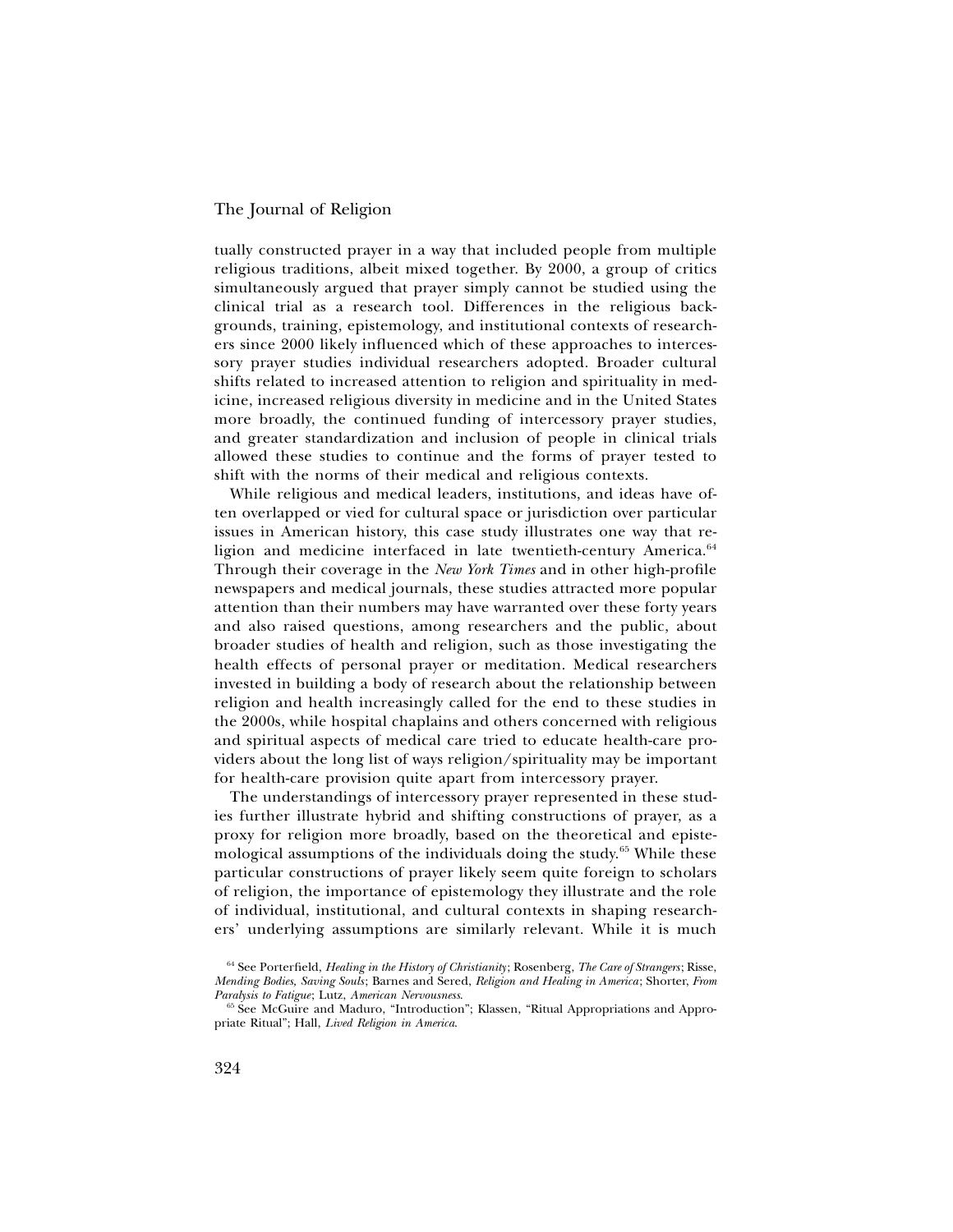easier to cast this analytic lens on others rather than on ourselves, this case study provides an ideal opportunity to investigate on our own or in conversation with students and colleagues how our backgrounds, training, and institutional contexts shape our theoretical and epistemological assumptions about prayer and religion more broadly. To fully turn the analytic lens on ourselves, we might ask what a researcher analyzing journals in religious studies would similarly conclude about understandings of prayer represented in the pages therein.

#### Appendix Research Methods

In this study, I approach medical studies of intercessory prayer and the debates about them on the pages of medical journals as "data," gathered through a systematic review of medical literature published in English between 1965 and 2006. I located these studies through bibliographic searches of relevant medical, scientific, and religious databases, including Medline, Biological Abstracts, PsychInfo, Web of Science, Sociological Abstracts, Academic Search Premier, ATLA Religion Indexes, Christian Periodicals Index, Wilson Omni, and ProQuest Dissertation Abstracts. The *Cochrane Review*, a highly respected organization that compiles medical studies about specific topics to offer clear medical recommendations, first conducted a meta-analysis about the effects of intercessory prayer on the health of those being prayed for in 1997, which was updated several times between then and 2006. I also examined all of the studies located and analyzed in the *Cochrane Review*. Further, I combed the bibliographies of each of the studies analyzed to confirm that no additional studies were overlooked. I restrict this analysis to published articles (not dissertations) about individuals (other than students in college classes) that attempt to isolate and measure the effect of intercessory prayer offered by strangers at a distance on the health of the individuals receiving the prayers.<sup>66</sup> While some critics and commentators do not judge all of the studies included here to be "double blind" clinical trials based on strict scientific criteria, their authors describe them as such, they are a part of this growing body of literature, and so they are included in the analysis.

Following the above criteria, I located eighteen articles that the *Cochrane Review* published between 1965 and 2006. Some of the articles report on the same studies, as is evident in table 1. While questions about the study of intercessory prayer are sometimes framed more broadly in terms of "distance healing," an excellent topic for a separate article, I focus here only on studies

<sup>66</sup> Several studies focus on the health of the people doing the praying, but I am not examining them here. I also exclude Daniel P. Wirth and Barbara J. Mitchell, "Complementary Healing for Patients with Type I Diabetes Mellitus," *Journal of Scientific Exploration* 8 (1994): 367–77, because this study does not isolate intercessory prayer but studies intercessory prayer as combined with noncontact therapeutic touch. In a few of the studies examined intercessory prayer was conducted at a distance as well as in person. I focus in those studies on the results gathered from distant intercessory prayer.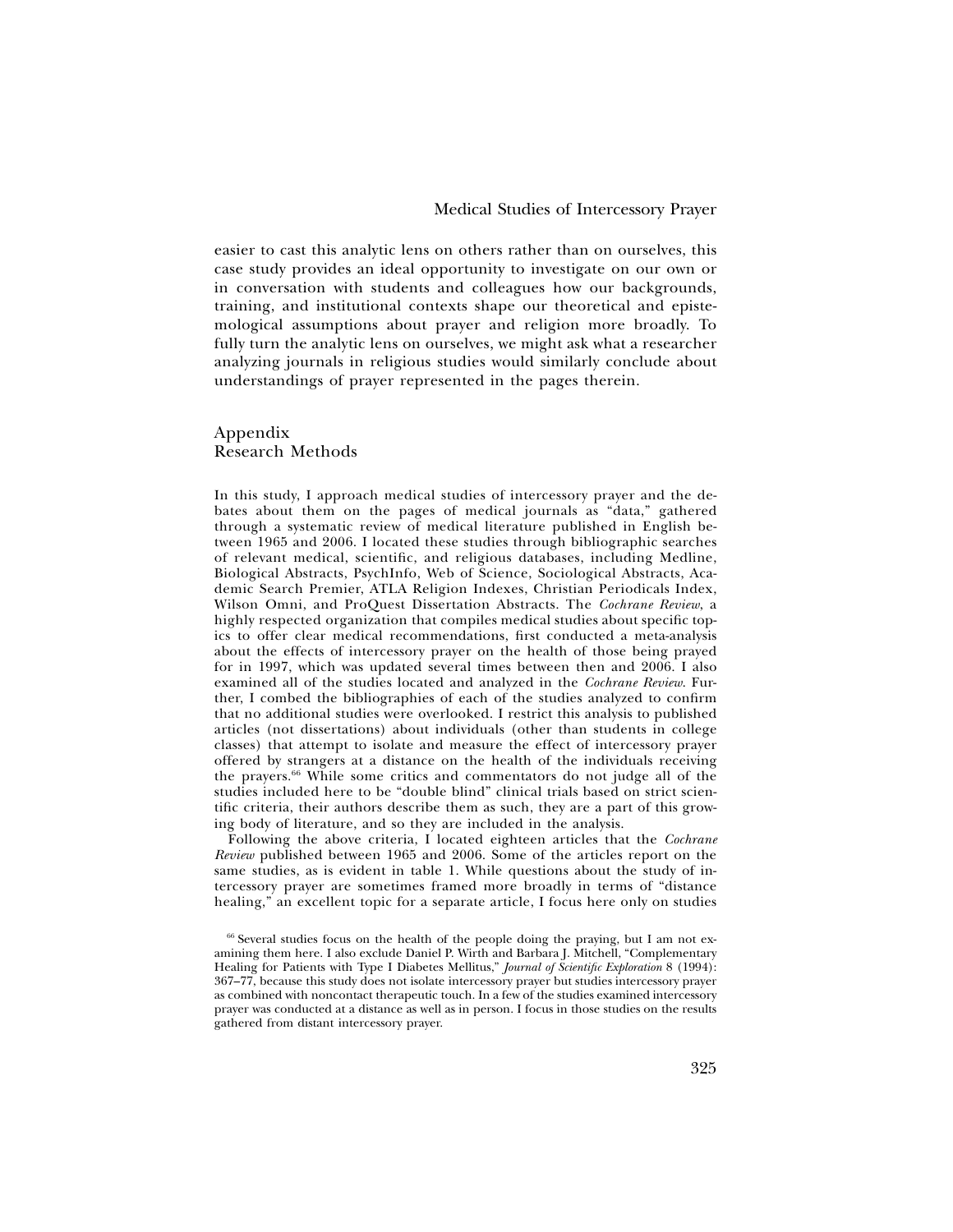of "prayer" to understand the religious valence and constructions of prayer as an analytic concept.<sup>67</sup> I examined each study and debate in the medical literature surrounding it as a separate case and coded it using a standard coding schema with particular attention to the arguments made by the authors and critics about the appropriateness of and reason for the study, the evidence gathered and brought to bear, the conclusions reached (and their limitations, if any), and the construction and understanding of prayer. Arranged chronologically, the medical studies examined were:

- Joyce, C. R. B., and R. M. C. Welldon. "The Objective Efficacy of Prayer: A Double-Blind Clinical Trial." *Journal of Chronic Diseases* 18, no. 4 (1965): 367–77.
- Collipp, Platon J. "The Efficacy of Prayer: A Triple-Blind Study." *Medical Times* 97, no. 5 (1969): 201–4.
- Byrd, Randolph C. "Positive Therapeutic Effects of Intercessory Prayer in a Coronary Care Unit Population." *Southern Medical Journal* 81, no. 7 (1988): 826–29.
- O'Laoire, Sean. "An Experimental Study of the Effects of Distant, Intercessory Prayer on Self-Esteem, Anxiety, and Depression." *Alternative Therapies in Health and Medicine* 3, no. 6 (1997): 38–53.
- Walker, Scott R., J. Scott Tonigan, William R. Miller, Stephen Comer, and Linda Kahlich. "Intercessory Prayer in the Treatment of Alcohol Abuse and Dependence: A Pilot Investigation." *Alternative Therapies in Health and Medicine* 3, no. 6 (1997): 79–86.
- Harris, William S., Manohar Gowda, Jerry W. Kolb, Christopher P. Strychacz, James L. Vacek, Phillips G. Jones, Allen Forker, James H. O'Keefe, and Ben D. McCallister. "A Randomized, Controlled Trial of the Effects of Remote, Intercessory Prayer on Outcomes in Patients Admitted to the Coronary Care Unit." *Archives of Internal Medicine* 159, no. 19 (1999): 2273–78.
- Matthews, Dale A., Sally M. Marlowe, and Francis S. MacNutt. "Effects of Intercessory Prayer on Patients with Rheumatoid Arthritis." *Southern Medical Journal* 93, no. 12 (2000): 1177–86.
- Cha, Kwang Y., Daniel P. Wirth, and Rogerio A. Lobo. "Does Prayer Influence the Success of In Vitro Fertilization–Embryo Transfer? Report of a Masked, Randomized Trial. " *Journal of Reproductive Medicine* 46, no. 9 (2001): 781–87.
- Matthews, William J., James M. Conti, and Stephen G. Sireci. "The Effects of Intercessory Prayer, Positive Visualization, and Expectancy of the Well-Being of Kidney Dialysis Patients." *Alternative Therapies in Health and Medicine* 7, no. 5 (2001): 42–52.
- Krucoff, Mitchell W., Suzanne W. Crater, Cindy L. Green, Arthur C. Maas, Jon E. Seskevich, James D. Lane, Karen A. Loeffler, Kenneth Morris, Thomas M. Bashore, and Harold G. Koenig. "Integrative Noetic Therapies as Adjuncts

<sup>67</sup> For overviews of studies of distance healing, see John A. Astin, Elaine Harkness, and Edzard Ernst, "The Efficacy of 'Distant Healing': A Systematic Review of Randomized Trials," *Annals of Internal Medicine* 132 (2000): 903–10; Neil C. Abbot, "Healing as a Therapy for Human Disease: A Systematic Review," *Journal of Alternative and Complementary Medicine* 6 (2000): 159–69; Cindy C. Crawford, Andrew G. Sparber, and Wayne B. Jonas, "A Systematic Review of the Quality of Research on Hands-On and Distance Healing: Clinical and Laboratory Studies," *Alternative Therapies* 9 (2003): A96–A104.